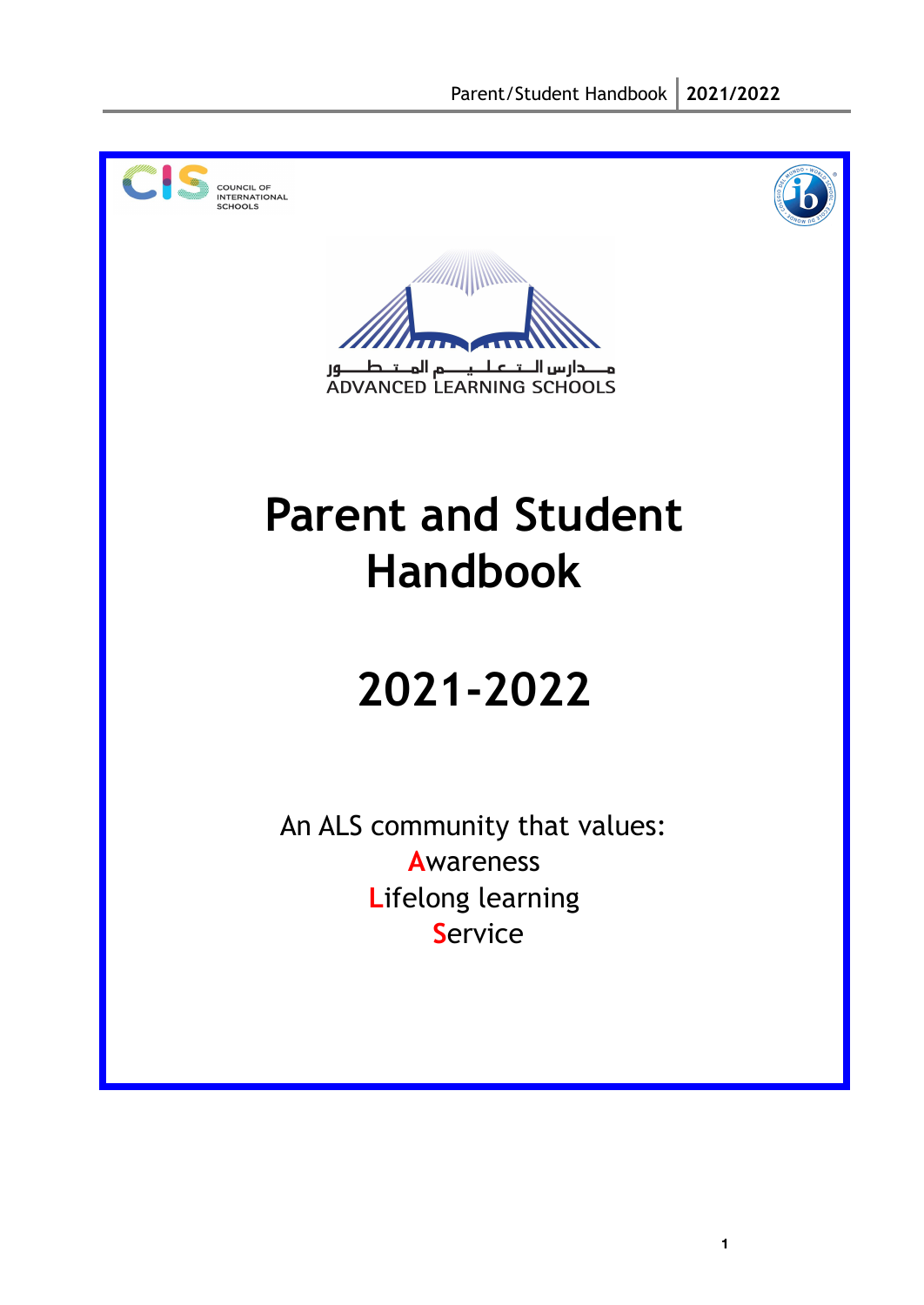# Table of Contents (click titles to jump to each section)

| <b>ALS Guiding Statements</b>                       | 4  |
|-----------------------------------------------------|----|
| <b>Mission Statement</b>                            | 4  |
| Vision                                              | 4  |
| Values                                              | 4  |
| <b>Guiding Principles</b>                           | 4  |
|                                                     |    |
| <b>IB Learner Profile</b>                           | 5  |
| <b>Daily Schedule</b>                               | 6  |
| <b>COVID-19 Safety Procedures</b>                   | 7  |
| Communication                                       | 7  |
| <b>Curriculum Overview</b>                          | 8  |
| <b>Academic Program</b>                             | 9  |
| Primary Years Programme (PYP)                       | 9  |
| Middle Years Programme (MYP)                        | 9  |
| Diploma Programme (DP)                              | 10 |
|                                                     |    |
| <b>Graduation Requirements (Grades 9-12)</b>        | 11 |
| <b>Assessment Policy</b>                            | 11 |
| <b>Reporting of Student Performance</b>             | 16 |
| Final Achievement Grades for Grades 6-12 (MYP & DP) | 16 |
| Achievement Grades for Grades K-5 (PYP)             | 16 |
| <b>Reporting Cycle</b>                              | 17 |
| <b>Homework</b>                                     | 17 |
| <b>Language Policy</b>                              | 18 |
| <b>Academic Integrity Policy</b>                    | 19 |
| Promotion & Retention Policy (Grades 6 -12)         | 21 |
| <b>Behavior Management</b>                          | 22 |
| <b>General Guidelines</b>                           | 22 |
| Minimum Attendance                                  | 22 |
| Truant / Skipping Class                             | 23 |
| <b>General Information</b>                          | 23 |
| Absence from School                                 | 23 |
| After-School Activities & After-School Care         | 23 |
| Assemblies                                          | 23 |
| <b>Birthdays/Special Occasions</b>                  | 23 |
| Books and Supplies                                  | 24 |
| Clinic                                              | 24 |
| Food (Snacks, Lunch, Canteen, Food Delivery)        | 24 |
| Handwriting                                         | 25 |
| House System                                        | 25 |
| Lockers                                             | 25 |
| Mobile Phones on Campus                             | 25 |
|                                                     |    |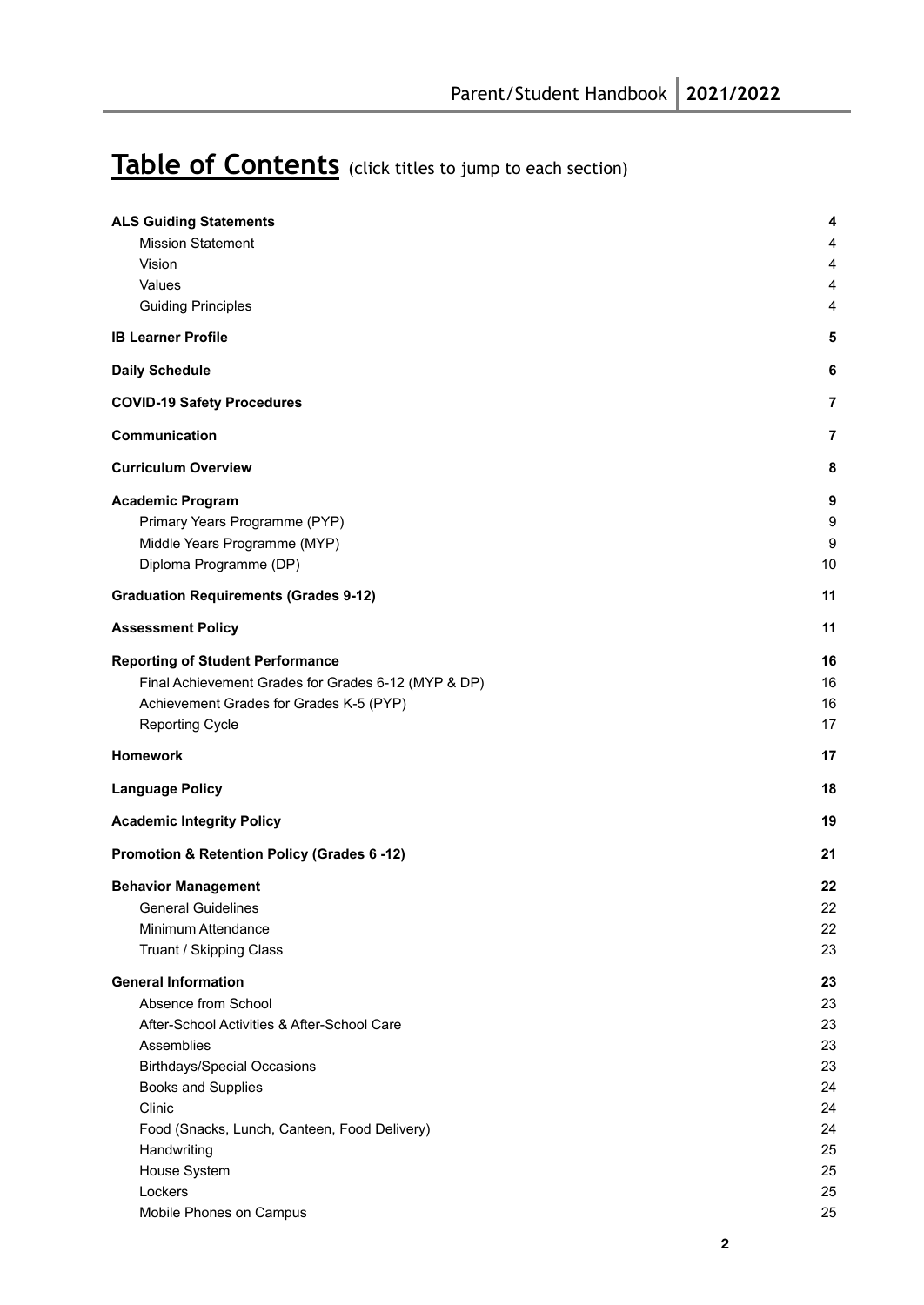| <b>Contact Information</b>     | 27 |
|--------------------------------|----|
| Telephone                      | 27 |
| <b>Technology Usage Policy</b> | 27 |
| School Uniform                 | 26 |
| <b>Private Tutoring Policy</b> | 25 |
|                                |    |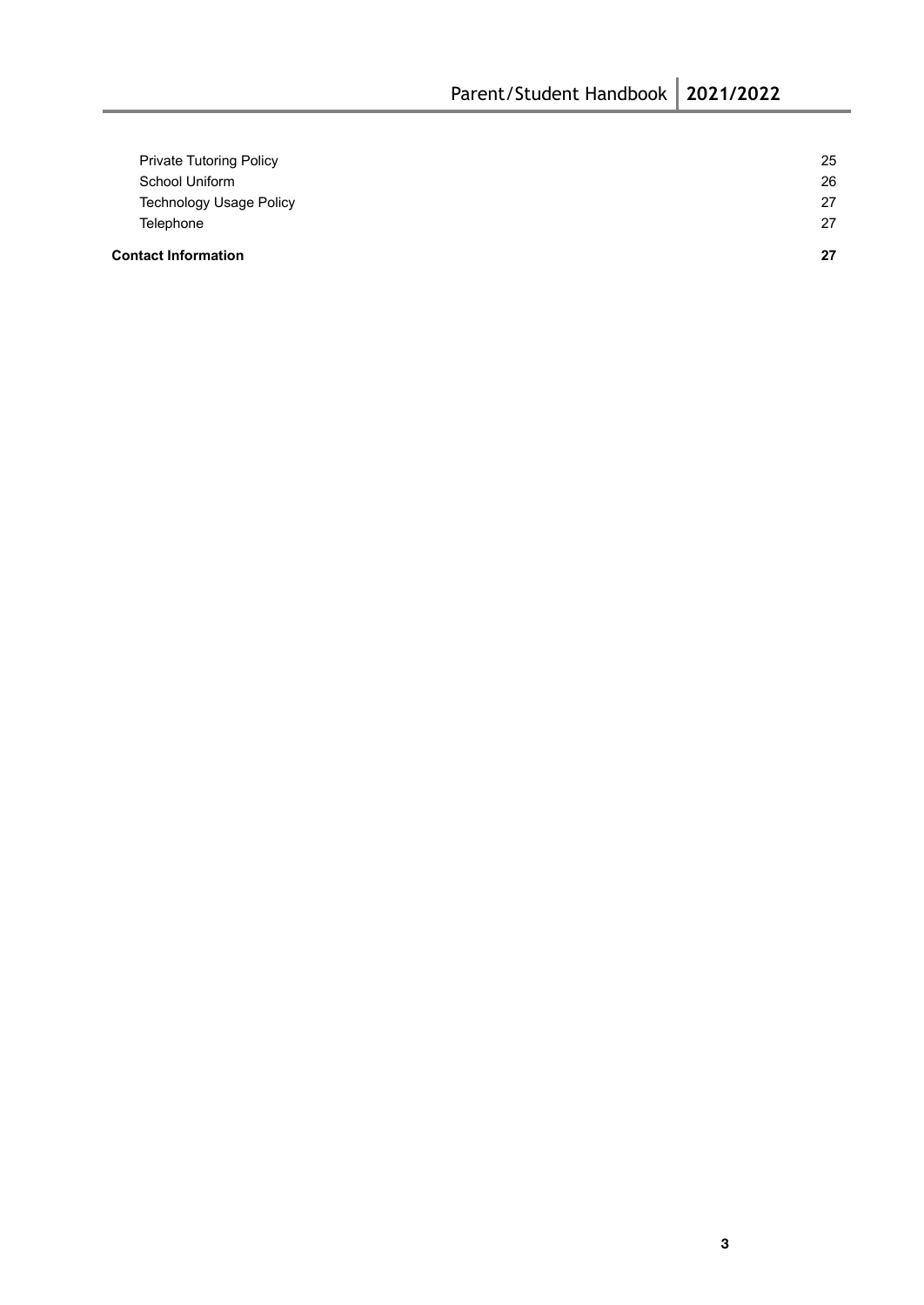# <span id="page-3-0"></span>**ALS Guiding Statements**

## <span id="page-3-1"></span>**Mission Statement**

Advanced Learning Schools offer a high-quality education in a safe and caring environment, with a commitment to life-long learning and digital citizenship, while inspiring students to become creative, compassionate, and analytical thinkers.

# <span id="page-3-2"></span>**Vision**

Advanced Learning Schools prepare global citizens to meet the challenges of an ever-changing world, while honoring their own cultural heritage and identity.

# <span id="page-3-3"></span>**Values**

An ALS community that values:

*"Awareness Lifelong learning and Service"*

# <span id="page-3-4"></span>**Guiding Principles**

ALS provides an environment that fosters understanding, independence, interdependence and cooperation. Within that context we believe that:

#### **ALS students appreciate:**

- Arabic culture, language and literature
- Developing personal values while appreciating the values of others
- Valuing one's own culture while understanding & demonstrating respect for the culture of others
- Understanding multiculturalism within a global society

#### **ALS is a caring community that encourages students by example to:**

- Share, cooperate and contribute responsibly to a global society
- Develop sensitivity to appropriate work and social relationships consistent with the principle of equal rights, including gender equality
- Display sound decision-making skills by reflecting on choices and consequences.
- Lead a positive, and healthy life
- Care for others as they would have others care for them
- Share resources
- Build understanding and trust

#### **ALS students strive for academic excellence by:**

- Learning how to learn and discovering the joy of learning.
- Attaining depth and breadth of academic knowledge and understanding.
- Acquiring skills that support intellectual endeavour and academic success.
- Acquiring aesthetic appreciation.
- Understanding modern technologies and using them wisely and effectively.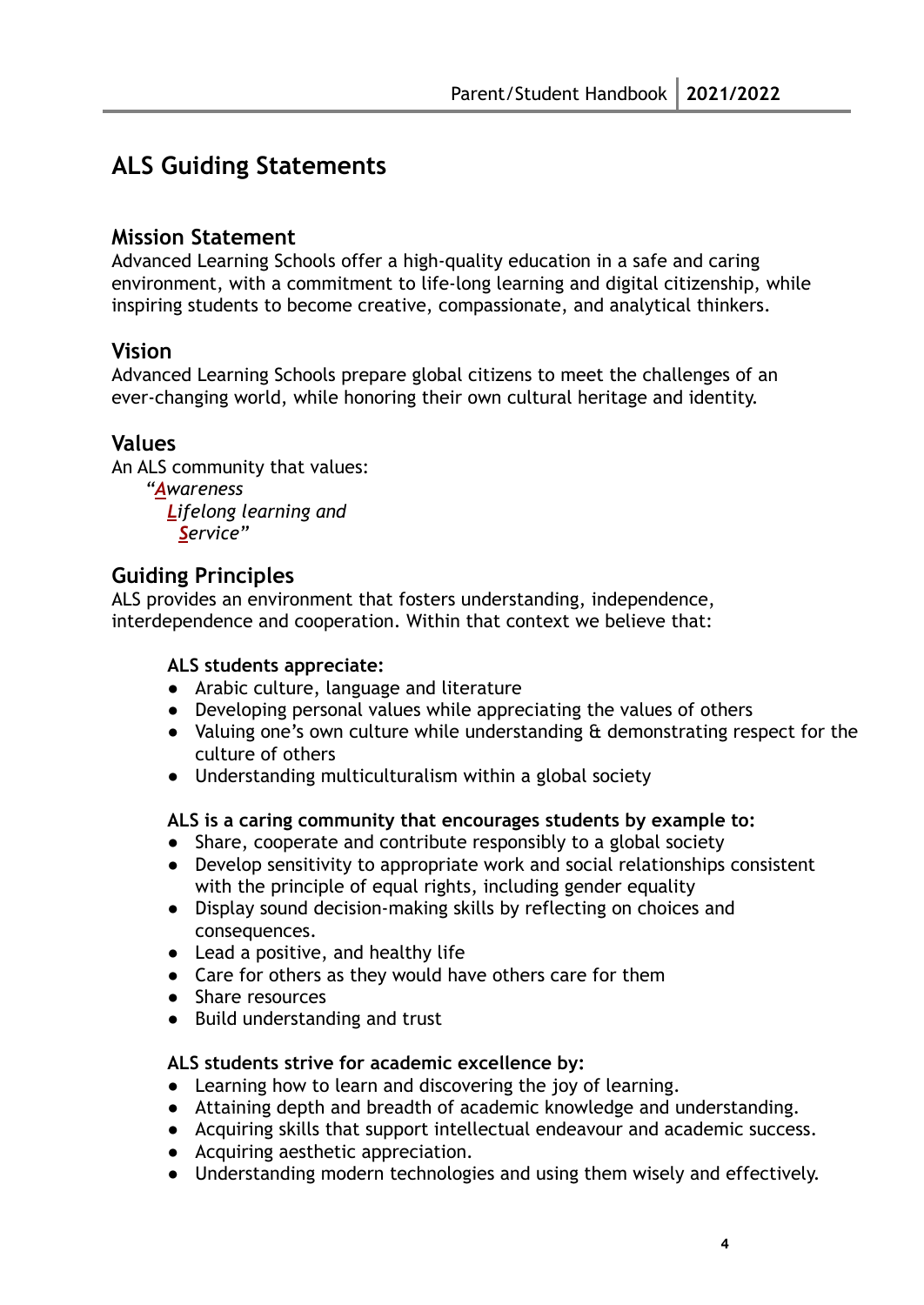● Acquiring academic skills and knowledge required to gain entrance to and success at competitive local and international universities.

#### **ALS students benefit from an international education whereby they:**

- Gain historic and contemporary knowledge and understanding of the world through intellectual endeavour.
- Acquire international understanding by studying and experiencing other cultures while, at the same time, acquiring knowledge of, and appreciation for, their own cultural heritage.
- Maintain the fluency of their mother tongue while valuing the acquisition of other languages.

#### **ALS students are committed to the spirit of internationalism by:**

- Demonstrating respect for human rights and for the principle of equal rights irrespective of race or gender.
- Practicing tolerance and living together in peace and developing skills for the peaceful resolution of conflict.
- Understanding their individual responsibilities within society and the relationship between rights and responsibilities.
- Providing leadership that demonstrates an awareness of ethical and moral issues.

# <span id="page-4-0"></span>**IB Learner Profile**

We have adopted the Learner Profile created by the International Baccalaureate (IB) as a guide here at ALS. All members of the ALS community strive to be:

#### **Inquirers**

They develop their natural curiosity.They acquire the skills necessary to conduct inquiry and research and show independence in learning. They actively enjoy learning and this love of learning will be sustained throughout their lives.

#### **Knowledgeable**

They explore concepts, ideas and issues that have local and global significance. In doing so, they acquire in-depth knowledge and develop understanding across a broad and balanced range of disciplines.

#### **Thinkers**

They exercise initiative in applying thinking skills critically and creatively to recognize and approach complex problems and make reasoned, ethical decisions.

#### **Communicators**

They understand and express ideas and information confidently and creatively in more than one language and in a variety of modes of communication. They work effectively and willingly in collaboration with others.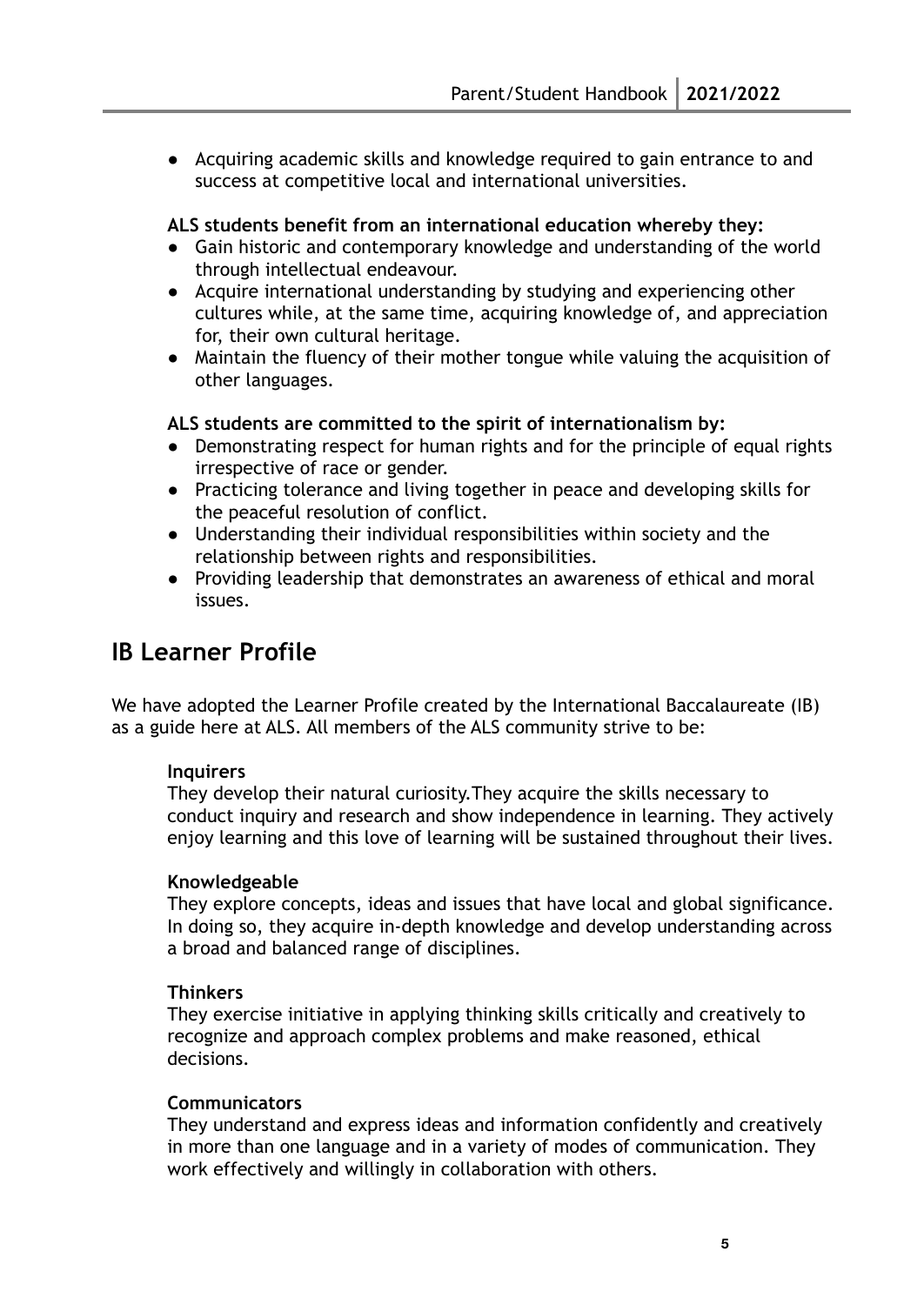#### **Principled**

They act with integrity and honesty, with a strong sense of fairness, justice and respect for the dignity of the individual, groups and communities. They take responsibility for their own actions and the consequences that accompany them.

#### **Open-minded**

They understand and appreciate their own cultures and personal histories, and are open to the perspectives, values and traditions of other individuals and communities. They are accustomed to seeking and evaluating a range of points of view, and are willing to grow from the experience.

#### **Caring**

They show empathy, compassion and respect towards the needs and feelings of others. They have a personal commitment to service, and act to make a positive difference to the lives of others and to the environment.

#### **Risk-Takers**

They approach unfamiliar situations and uncertainty with courage and forethought and have the independence of spirit to explore new roles, ideas and strategies. They are brave and articulate in defending their beliefs.

#### **Balanced**

They understand the importance of intellectual, physical and emotional balance to achieve personal well-being for themselves and others.

#### **Reflective**

They give thoughtful consideration to their own learning and experience. They are able to assess and understand their strengths and limitations in order to support their learning and personal development.

# <span id="page-5-0"></span>**Daily Schedule**

Beginning in the 2021-2022 school year, the ALS daily schedule will consist of a 5-day week, with classes running from 7:20am to 2:40pm. Each section and grade level has designated times for class periods and breaks.

For in-person students, school gates open at 7:05am. Classes begin promptly at 7:20am.

We take arrival at school at the correct time very seriously. As a result, we will be monitoring student's lateness and speaking with parents to ensure that all students start the day on time.

#### **Students must remain on campus during school hours unless given written permission to leave by the appropriate Principal's Office.**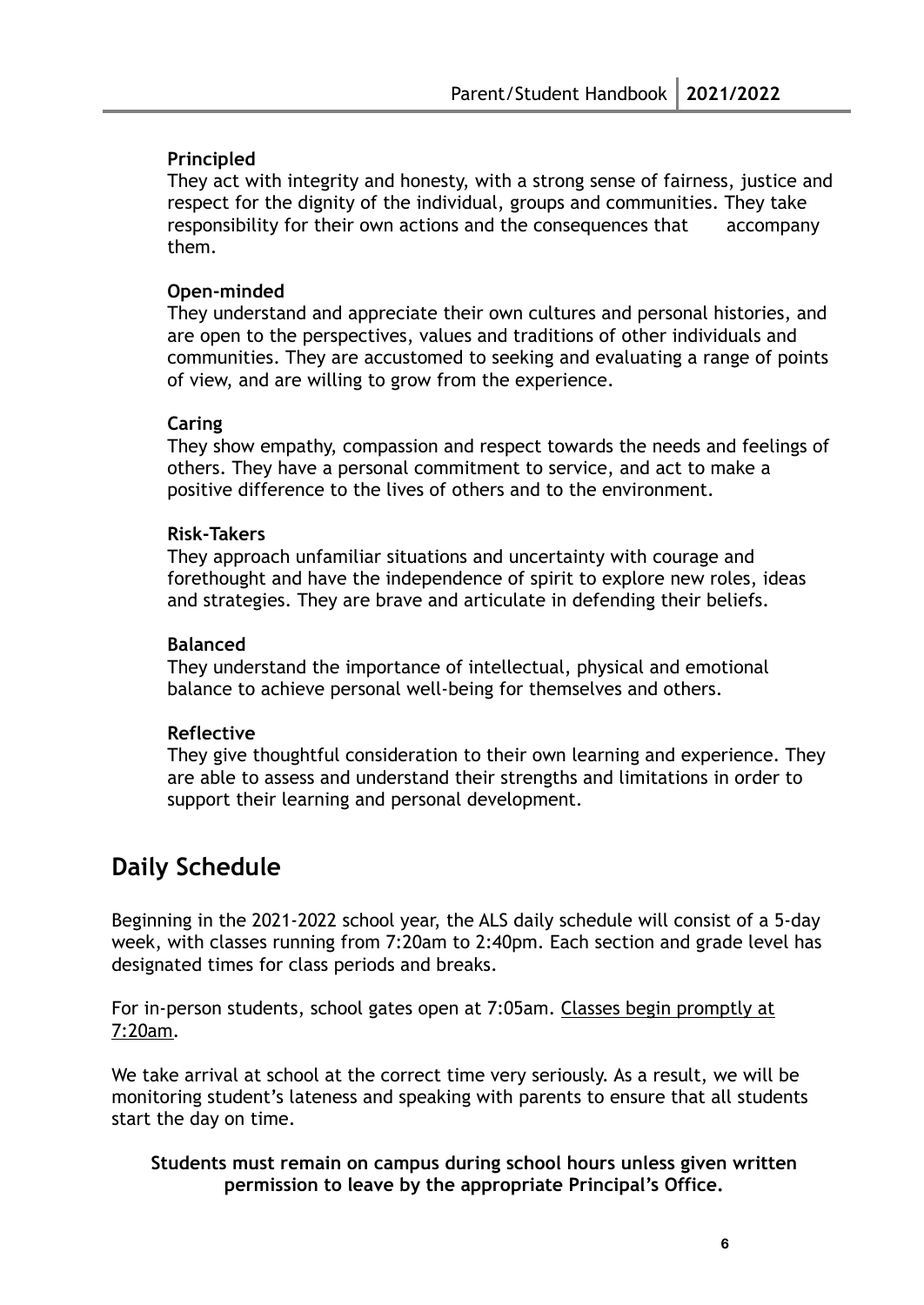# <span id="page-6-0"></span>**COVID-19 Safety Procedures**

All students, staff and visitors to the school grounds must be fully immune against COVID-19. At the time of entry, a temperature check will be taken and proof of immunity will be checked via Tawakkalna app.

While on campus, appropriate face masks must be worn at all times, indoors and outdoors, except while eating or drinking. Frequent hand-washing or use of sanitizer is encouraged and available. Classrooms and bathrooms are regularly sanitized throughout the day, and thoroughly cleaned and disinfected each evening.

Any individual displaying symptoms while on campus will be directed to an isolation room while pick-up is arranged.

# <span id="page-6-1"></span>**Communication**

At Advanced Learning Schools, we value our parents. Their input and support help make our school a special place. We encourage them to communicate with us and to become involved in the school. Any time parents have questions or concerns, they are encouraged to make an appointment to come and see us. The school will communicate with the community in the following ways:

#### **Google Classroom/Class Dojo**

ALS encourages school-to-home communications by using **Class Dojo** in KG-5 and **Google Classroom** in grades 6-12. Both programs provide our parents with better communication with classroom teachers. Assignments and other classroom activities will be routinely posted by teachers so parents are able to better understand what is occurring in the classroom.

#### **Email**

Teachers will contact you using email when appropriate and you are encouraged to contact teachers through email. If your email address changes at any time during the year it is crucial that you inform the school as soon as possible to keep communication channels open.

#### **Telephone**

Teachers are encouraged to get in touch with you regarding important issues that involve your child. We recognize that if you do not hear anything then you will assume that all is well. The School Office will take a message if you cannot contact the teacher directly. If your telephone number changes at any time during the year it is crucial that you inform the school as soon as possible to keep the communication channels open. The schools' main phone number is: 011 207 0926.

#### **ALS Website**

The school's website has a large amount of information including the curriculum, contact details, events, and calendars. It is worth visiting the site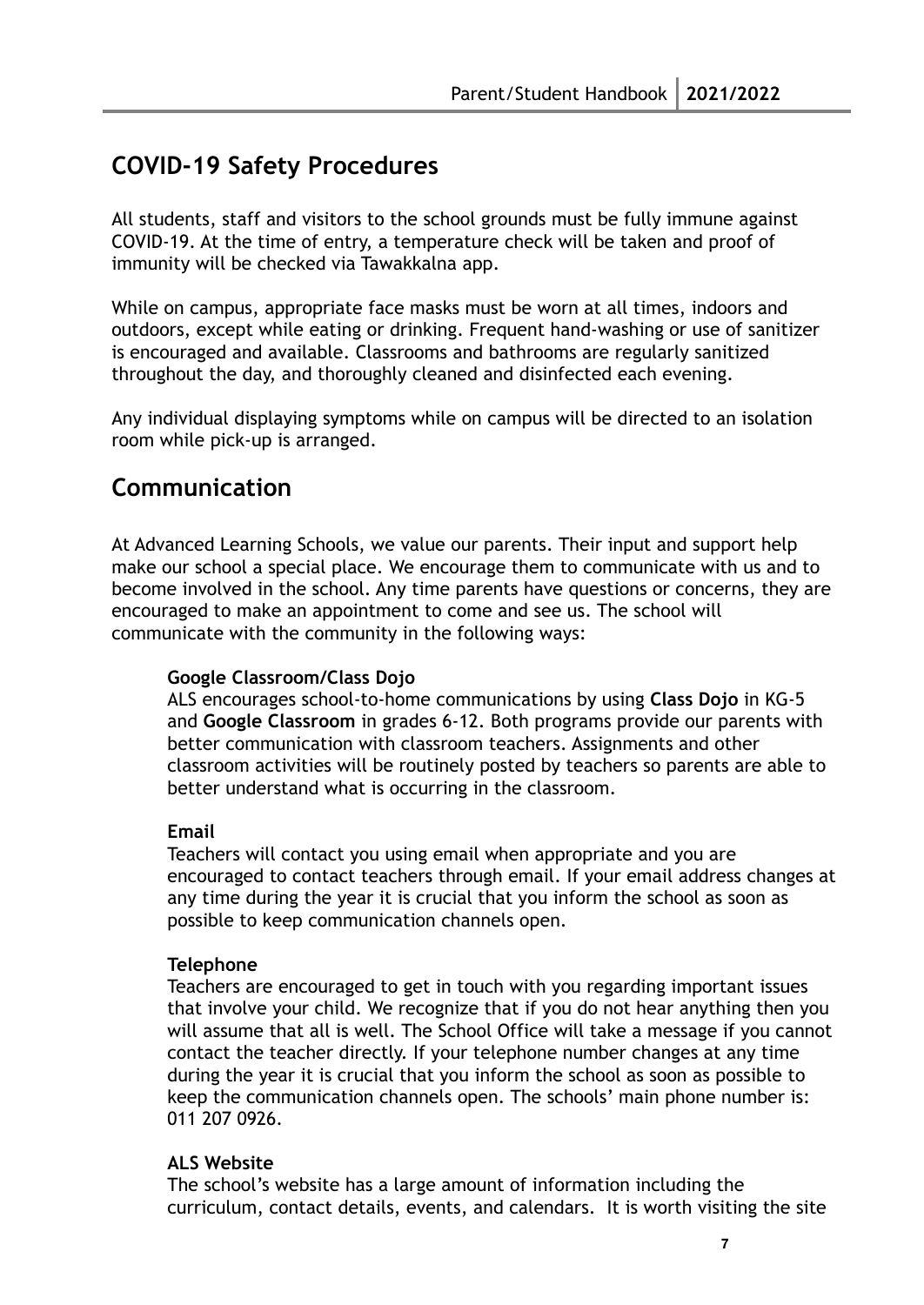regularly to keep up with what is happening in the school and therefore affecting your child. [www.alsschools.com](http://www.alsschools.com)

#### **Assessment Calendar**

In Grades 6-12, teachers collaborate to develop a monthly assessment calendar to ensure parents and students are aware of when upcoming summative assessments are taking place.

#### **Mobile SMS**

The school will contact you using SMS to remind you of events, dates and information about your child. It is highly recommended that you update your mobile number with the Admissions and Marketing Office to keep communication channels open.

#### **Meetings**

Teachers will encourage you to contact them and make arrangements to meet. If you want to see them, please contact them by email or through the Principal's office to make an appointment. The Principals, Coordinators and Counselors are also available to discuss any issue related to your child and the school. They can be contacted directly, or through the Principals' offices.

#### **Parent/Teacher/Student Conferences**

There are Parent/Teacher/Student Conferences regularly in the year. Please refer to the school calendar and the website for dates. Your attendance at these conferences is of utmost importance. During 2021-2022, these events may be held virtually.

#### **Spotlight**

The school publishes a periodic newsletter called 'The Spotlight'. It helps keep the community informed about ALS and community activities.

#### **Open House**

At the beginning of each school year we may hold an Open House. During the evening you have the chance to meet your son/daughter's teachers, and learn about the curriculum and expectations of the year. If you cannot attend then feel free to contact the school or the teachers to see them at a mutually convenient time.

# <span id="page-7-0"></span>**Curriculum Overview**

The curriculum at ALS reflects our philosophy that the student is at the centre of the learning process. Therefore we strive to educate and develop the whole student's individual, intellectual, physical, emotional and creative identity. Around this philosophy we have developed a curriculum that will grow with the school and its students.

The curriculum encourages student exploration, discovery and experimentation in a pleasant academic environment. The focus of the curriculum is on experiences and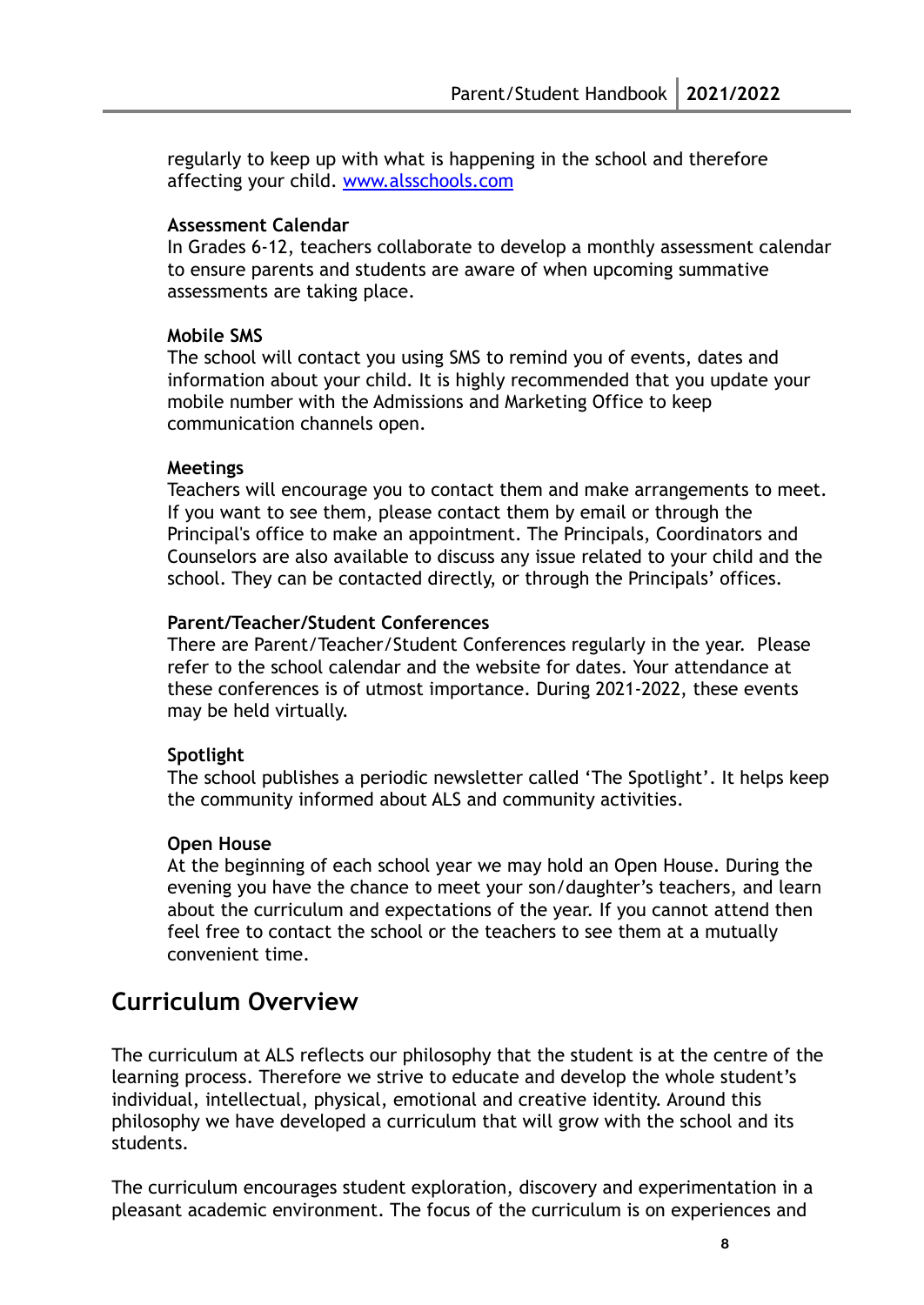lessons that develop students' writing skills, verbal fluency, comprehension, computational skills, analytical abilities and other skills needed to effectively meet a variety of challenges. The curriculum brings together intellectual, creative, social and emotional considerations, guiding the students towards problem- solving and decision-making skills necessary for individual, family and community needs.

# <span id="page-8-0"></span>**Academic Program**

#### **International Baccalaureate Organization (IB)**

We are an IB World School. We are authorized to offer the Primary Years Programme, the Middle Years Programme and the Diploma Programme. For more information regarding the IB, please visit their website at the address <http://www.ibo.org/informationfor/parents/>

#### <span id="page-8-1"></span>**Primary Years Programme (PYP)**

The IB Primary Years Programme, for students aged 3 to 12, focuses on the development of the whole child as an inquirer, both in the classroom and in the world outside. The most significant and distinctive feature of the IB Primary Years Programme is the six transdisciplinary themes. These themes are about issues that have meaning for, and are important to all of us. The programme offers a balance between learning about or through the subject areas, and learning beyond them. The six themes of global significance create a transdisciplinary framework that allows students to go beyond the confines of learning within subject areas. These themes are:

- Who we are
- Where we are in place and time
- How we express ourselves
- How the world works
- How we organize ourselves
- Sharing the planet

These transdisciplinary themes help teachers to develop a programme of inquiry that requires a high level of involvement on the part of the students. The inquiries are substantial, in-depth and usually last for several weeks. Assessment is an important part of each unit of inquiry as it both enhances learning and provides opportunities for students to reflect on what they know, understand and can do. The teacher's feedback to the students provides the guidance, the tools and the incentive for them to become more competent, more skillful and better at understanding how to learn.

## <span id="page-8-2"></span>**Middle Years Programme (MYP)**

The IB Middle Years Programme, for students aged 11 to 16, provides a framework of academic challenge that encourages students to embrace and understand the connections between traditional subjects and the real world, and become critical and reflective thinkers. The programme consists of eight subject groups integrated through six global contexts that provide a framework for learning within and across the subjects. Students are required to study their mother tongue, a second language, humanities, sciences, mathematics, arts, physical & health education and technology.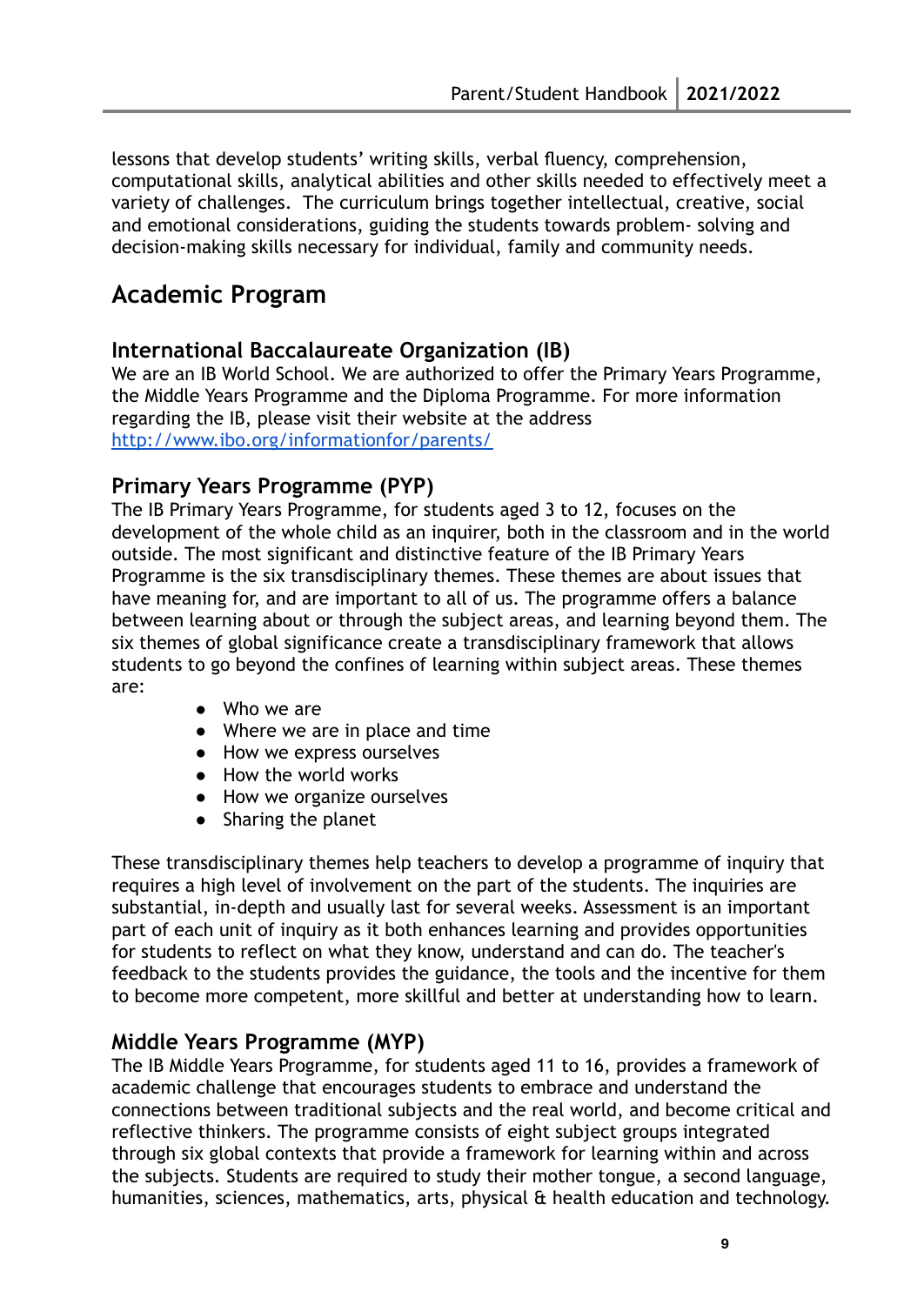In the final year of the programme, students also engage in a personal project, which allows them to demonstrate the understandings and skills they have developed throughout the programme. Schools are given much flexibility to allow them to introduce subjects which they consider important, and to organize their own student assessment and reporting procedures. However, the MYP gives clear exit criteria for each subject group for MYP 5 (Grade 10).

The programme is based around six 'global contexts': fairness and development, globalization and sustainability, personal and cultural expression, scientific and technical innovation, orientation in space and time, identities and relationships. The global contexts are considered a key feature of the MYP. They are not taught as separate courses, but rather as themes that are reflected in all subjects through the statement of inquiry. The service and action component requires students to study and perform community studies and service throughout the programme.

## <span id="page-9-0"></span>**Diploma Programme (DP)**

The International Baccalaureate (IB) Diploma Programme is a two year comprehensive and rigorous academic program for academically ambitious students in Grades 11 and 12. The programme originated in Europe in 1968 and was intended to establish a common curriculum and university entry credential for students moving from one country to another. The IB Diploma Programme is highly regarded at universities worldwide.

The DP curriculum contains six subject groups together with a core made up of three separate parts. Students study six subjects selected from the subject groups. To be eligible for a full IB Diploma, students must study three subjects at higher level (courses representing 240 teaching hours), and the remaining three subjects at standard level (courses representing 150 teaching hours). Each subject course is completed over a two year period. Students sit external exams in May of their Grade 12 year.

All three parts of the core -- Extended Essay, Theory of Knowledge and Creativity, Activity, Service (CAS) -- are compulsory and are central to the philosophy of the Diploma Programme:

- An independent, in-depth research project resulting in an Extended Essay of 4000 words. ALS students begin this project in the spring of Grade 11, work over the summer, and turn in their final paper by the winter of Grade 12.
- A Theory of Knowledge course and essay, which addresses the questions: What do we know and How do we know?
- A Commitment to the ALS, Riyadh, and international communities through Creativity, Activity and Service (CAS) projects. Over the course of two years, students are required to fulfill the required number of service hours that encompass all three of these areas.

For more information on the IB Programmes and subjects offered by ALS please refer to the IB Website: [www.ibo.org](http://www.ibo.org)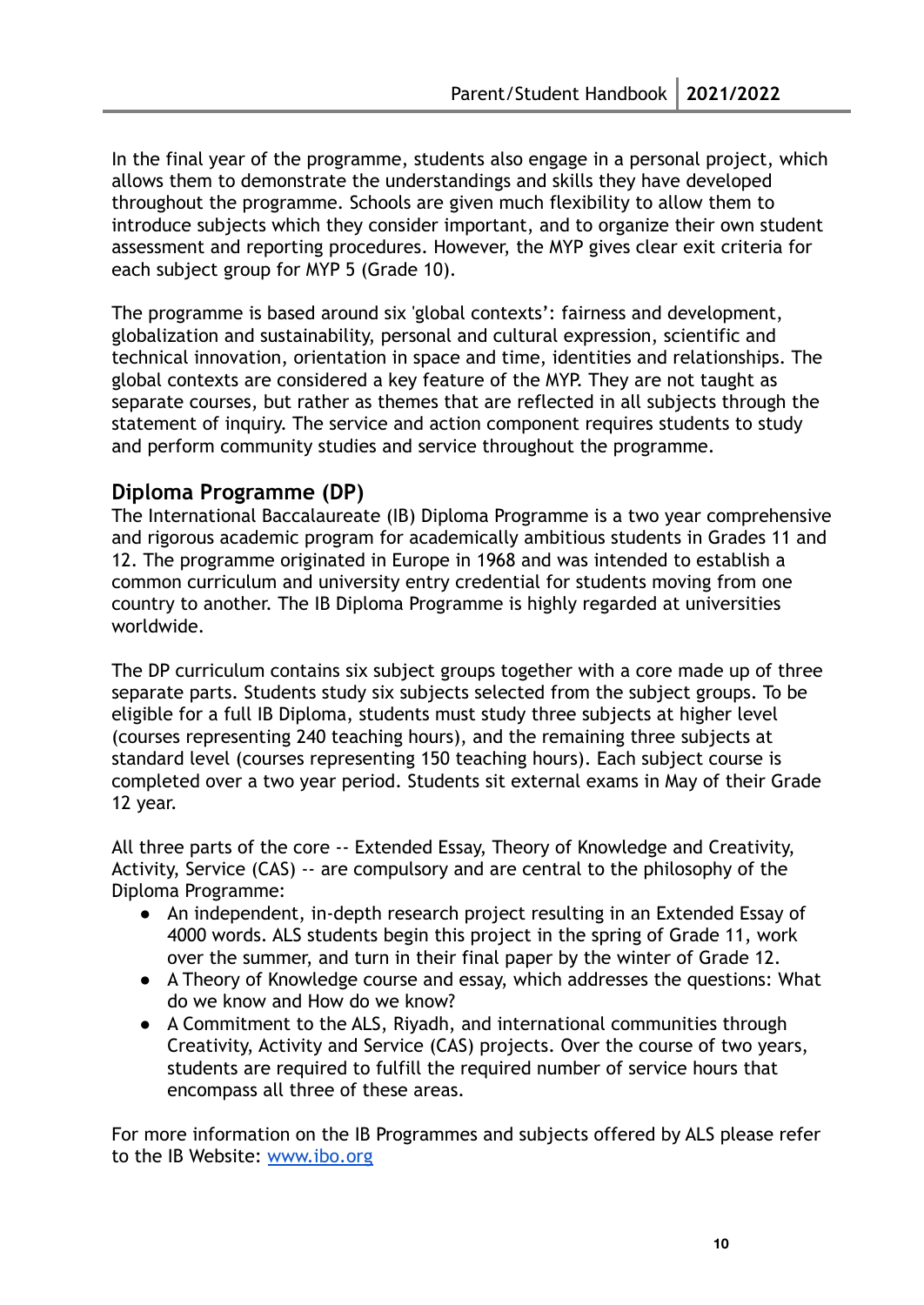# <span id="page-10-0"></span>**Graduation Requirements (Grades 9-12)**

To graduate and earn the Advanced Learning Schools International Diploma, the following requirements must be met:

- For Grades 9-12, students are required to be in attendance for a minimum of 85% of the periods each course in order to receive credit.
- 30 credits is the maximum that students can accumulate throughout Grades 9-12. 26 credits is the minimum required to receive the ALS Diploma.
- Students must accumulate a minimum of 19.25 credits by the end of 11<sup>th</sup> Grade to be promoted to 12<sup>th</sup> Grade.
- Students in Grades 11 and 12 need to have at least 6 courses registered every year in addition to Islamic Studies, Social Studies of the Arab World and Theory of Knowledge.
- **Theory of Knowledge**, **Extended Essay** & **CAS** are requirements for the ALS Diploma.

| Subject                             | <b>Total Credits</b> |        | Subject                             | Mir<br>to |
|-------------------------------------|----------------------|--------|-------------------------------------|-----------|
| English                             | 4                    |        | English                             | 4         |
| Arabic                              | 4                    | Arabic |                                     | 4         |
| Mathematics                         | 4                    |        | Mathematics                         | 4         |
| Science                             | 4                    |        | Science                             | 3         |
| <b>Humanities</b>                   | 4                    |        | <b>Humanities</b>                   | 3         |
| Fine Arts/Modern<br>languages       | $4^*$                |        | Fine Arts/Modern<br>Languages       | $3**$     |
| Design Technology                   | 1                    |        | Design Technology                   | 1         |
| <b>Physical Education</b>           | 1                    |        | <b>Physical Education</b>           | 1         |
| <b>ToK</b>                          | 1                    |        | Social Studies of the<br>Arab World |           |
| Social Studies of the<br>Arab World | 1                    |        | <b>Islamic Studies</b>              | 2         |
| <b>Islamic Studies</b>              | 2                    | Total  |                                     | 26        |
| Total                               | 30                   |        |                                     |           |

| Credit Tables | Maximum | <b>Minimum</b> |
|---------------|---------|----------------|
|---------------|---------|----------------|

| <b>Total Credits</b> | Subject                             | <b>Minimum credits</b><br>to graduate |
|----------------------|-------------------------------------|---------------------------------------|
| 4                    | English                             | 4                                     |
| 4                    | Arabic                              | 4                                     |
| 4                    | Mathematics                         | 4                                     |
| 4                    | Science                             | 3                                     |
| 4                    | Humanities                          | 3                                     |
| 4*                   | Fine Arts/Modern<br>Languages       | $3***$                                |
| 1                    | Design Technology                   | 1                                     |
| 1                    | <b>Physical Education</b>           | 1                                     |
| 1                    | Social Studies of the<br>Arab World | 1                                     |
| 1                    | <b>Islamic Studies</b>              | $\overline{2}$                        |
| 2                    | <b>Total</b>                        | 26                                    |

\* 2 out of the 4 credits are optional. If students opt not to take Fine Arts or Modern Languages in Grades 11 and 12, they must take 2 additional credits of science or humanities.

\*\* If students opt not to take Modern Languages or Fine Arts in Grades 11 and 12, they must earn an additional credit in science or humanities.

# <span id="page-10-1"></span>**Assessment Policy**

# **Goal of Assessment**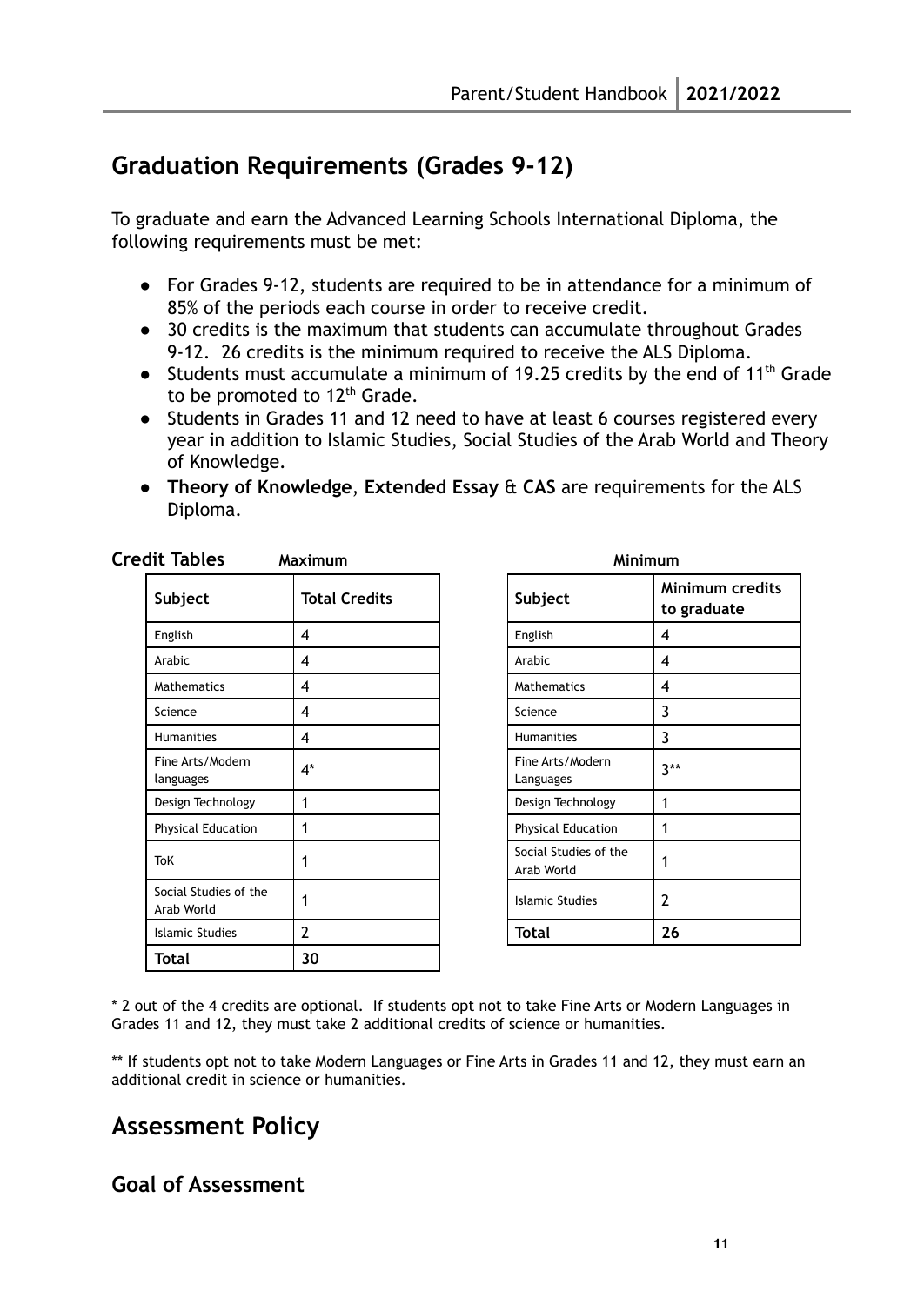Assessment of students' work aims at being a supportive and positive mechanism which helps students to improve their learning, teachers to improve their teaching and contribute to the efficiency and development of the programme, and last but not least, parents to be able to follow up and provide support to their children's achievement.

## **Purpose of Assessment**

- To provide information about how students learn and to determine what knowledge and skills they have acquired and understood
- To diagnose learning problems and student needs
- To ascertain that the learning outcome is in alignment with objectives and goals
- To act as a feedback mechanism for curriculum development

# **Principles of Assessment**

Assessment should allow students to:

- Have criteria that are known and understood in advance
- Analyze their learning and understand what needs to be improved
- Synthesize and apply their learning in addition to recalling facts
- Highlight their strengths and demonstrate mastery
- Learn in ways that the teacher did not foresee
- Be reflective and partake in self and/or peer evaluation
- Express different points of view and interpretations
- Be encouraged to be responsible for their learning
- Experience successful learning
- Perform at a higher level when challenged

Assessment should allow teachers to:

- Have criteria that are known and understood in advance
- Analyze their teaching and identify areas that need to be altered
- Highlight student ability and be able to differentiate teaching
- Offer feedback to parents on their child's performance

## **Practices in Assessment**

The following practices should be followed:

- Assessment should take place in every Grade level and every subject
- Assessment should reflect skills applicable to content and course objectives
- Assessment should consist of a range of formative and summative activities applicable to the year and/or course
- Assessment should be used to diagnose individual differences and needs

# **Expectations with Regard to Assessment**

Students should:

- Have a clear idea of the knowledge and/or skills that are being assessed and the criteria against which they are being assessed.
- Be aware of the weighting of each assessment in the overall assessment scheme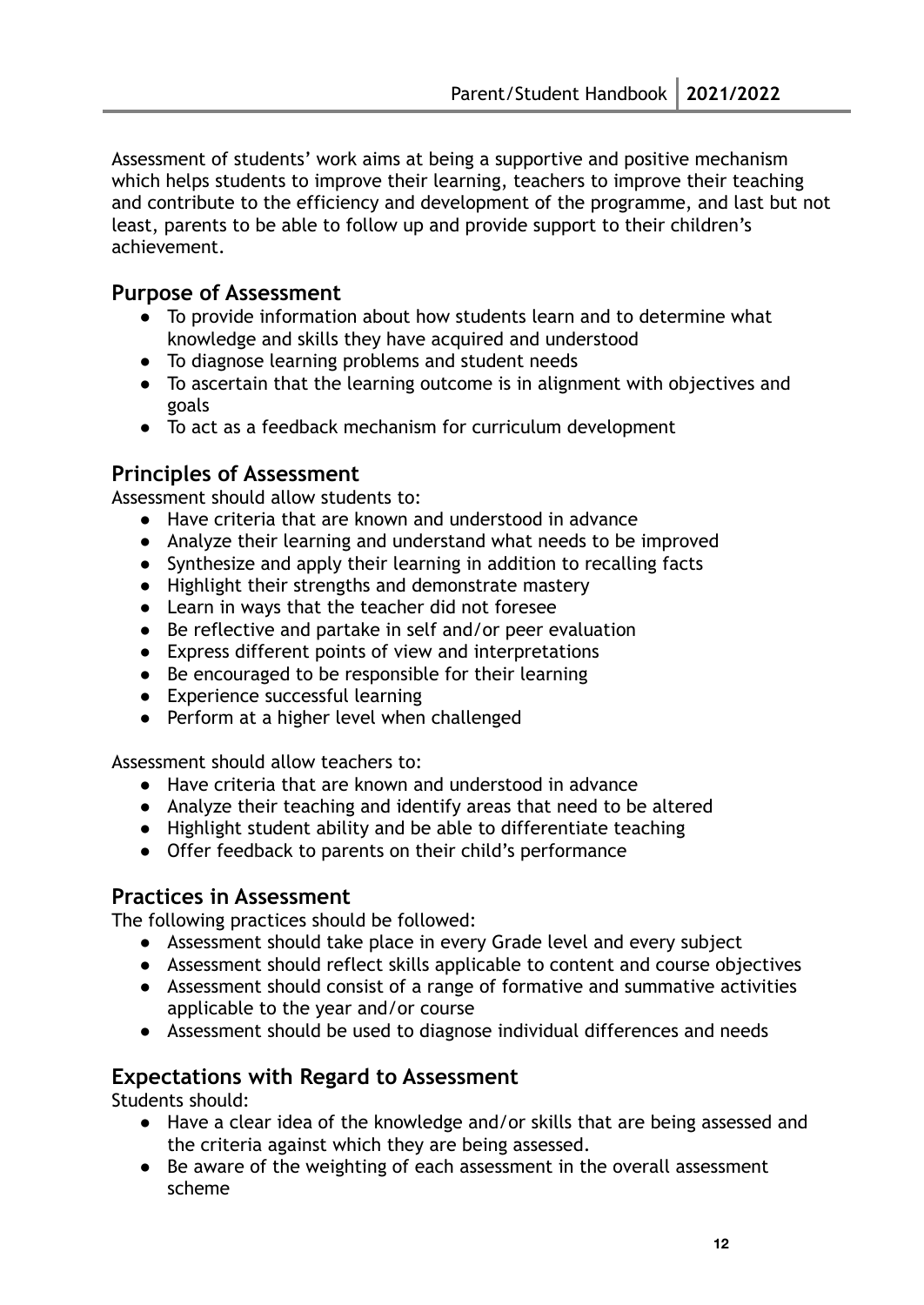- Be aware of upcoming tests/quizzes on their Assessment Calendar
- Receive clear and timely feedback regarding assessment outcome
- Be given advance warning of any assessment for which preparation is necessary and be clear about the date of the assessment
- Be aware that failure to meet set deadlines could result in reduced effort and achievement grades

Teachers should:

- Agree to deadlines in light of the students' other workload and give adequate time for the completion of out-of-class assignments
- Clearly define common assessment tasks within subjects for each Grade level
- Update and maintain Assessment Calendar as directed by Principal
- Use student performance as a feedback mechanism to initiate development or changes in the curriculum and its delivery
- Use a variety of assessment tools

School should:

- Monitor a master calendar to ensure an even distribution of assessment tasks with enough notice for students
- Keep records of achievement

Parents should:

- Support all policies of ALS particularly those that relate to learning
- Support student adherence to set deadlines for work
- Help motivate their children
- Check their child's Assessment Calendar
- Help create an informative environment that is to the benefit of their children

## **Examples and Definitions of Assessment Tasks**

All assessments can be oral or written, announced or unannounced.

#### **Major Tests**

- Formalized class-controlled activity with students given notice of at least 1 week
- Material to be tested should not be more than one semester's work
- Tests should not be on the day after major holidays

#### **Unit Tests**

- Formalized class-controlled activity with students given notice of at least 1 week
- There should be reasonable intervals between tests
- They should measure student performance on work that has been taught
- Work should be limited to a defined unit of work that the students are aware of

**Quiz**

- A formative piece of assessment on a small part of a unit, or through an informal class activity, given after completion of a particular topic.
- A quiz can be announced or unannounced.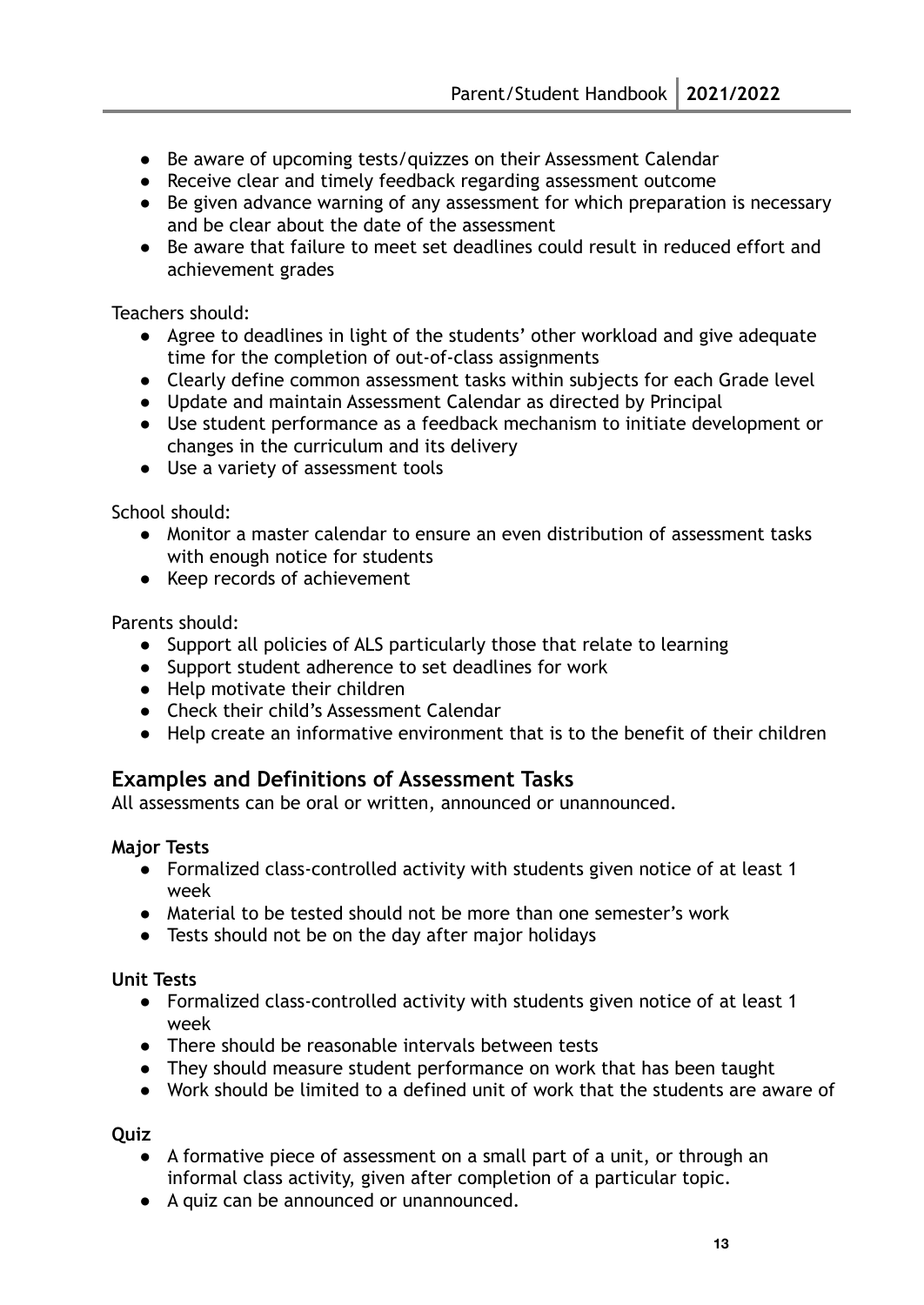#### **Lesson reviews**

- Short verbal or written questions to assess student understanding.
- All material reviewed should have been taught.

#### **Investigations**

- A piece of structured work not necessarily linked to specific course content
- Problems are often open-ended with students achieving results through investigative work

#### **Formal Essay**

- Extended piece of independent student work
- Can reflect a student generated title, a teacher-set title, be open or closed in nature and may have guiding questions
- As students progress in age this activity will move from descriptive to analytical or evaluative and increasingly have a formal structure dependent on the subject area

#### **Research Project**

- Involves both teacher guided and/or independent student work done in class and/or as homework
- Requires appropriate referencing of research
- The product may be in any medium: oral presentation, written work, video, computer presentation or appropriate combinations
- The depth of the work expected should always be age appropriate

#### **Journal Writing**

- A continuous-assessment activity, which can be part of class work or homework
- Criteria, guiding how students' performance will be determined, should be made available prior to the beginning of the activity

#### **Field Work**

● Off-site data collection for analysis and interpretation

#### **Practical/Experimental Work**

- Involves both teacher-guided and/or independent work
- This activity is usually in a lab or specialist room involving specialist equipment
- Criteria, guiding how students' performance will be determined, should be made available prior to the beginning of the activity

#### **Group Work/Class Activities**

- Part of a continuous activity or part of other assessment tools
- Individual student performance must be acknowledged as well as group performance

#### **Short Exercises & Discussions**

● Work usually done in class and/or homework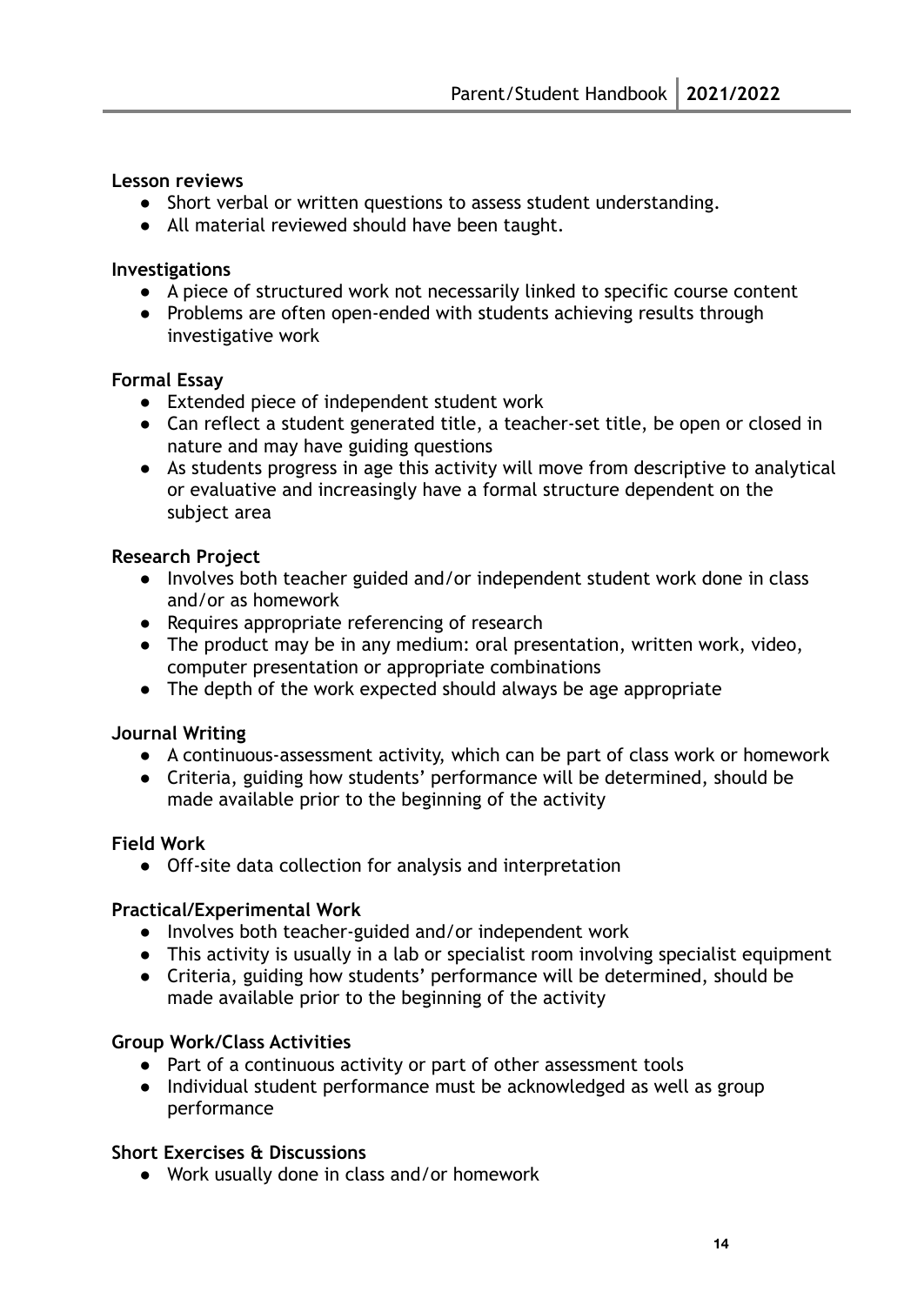● They could form part of a larger assessment task and reinforce taught material and/or develop specific skills

#### **Portfolios**

- A collection of different activities done in class or as homework
- Clearly defined selection criteria are required

#### **Homework**

- Work done at home, although it may be begun in class
- Should take the nature of set reading, set writing, reviewing work, revising and/or consolidating work that has already been taught
- May allow continues work on research projects or other projects
- The recommended number of hours should be reasonable relative to age group

#### **National/External/Internal Standardized Tests and programme requirement assessments:**

- PYP Exhibition
- MYP Personal Project
- MYP Monitoring and Moderation
- DP Extended Essay
- DP External Examination
- ALS Internal Standardized Assessment
- SAT/TOEFL/IELTS/QIYAS/PSAT
- Arabic Diagnostic Tests
- MAP testing

#### **Examples and Definitions of Assessment Tools**

#### **Rubrics**

- An established set of criteria for rating students with descriptors that describe what characteristics or things to look for in students' work and how to rate it on a predetermined scale.
- Rubrics can be developed by students and teachers.
- Rubrics are to be published with the assignment of the task.

#### **Exemplars**

- Student work that serves as a concrete standard against which other samples of work are judged.
- The exemplar serves as a benchmark.

#### **Checklists**

● A list of information, data, attributes or elements that should be present in any assigned task.

#### **Continuums**

- Visual representations of developmental stages of learning.
- The continuum shows a progression of achievement or identifies students' progress.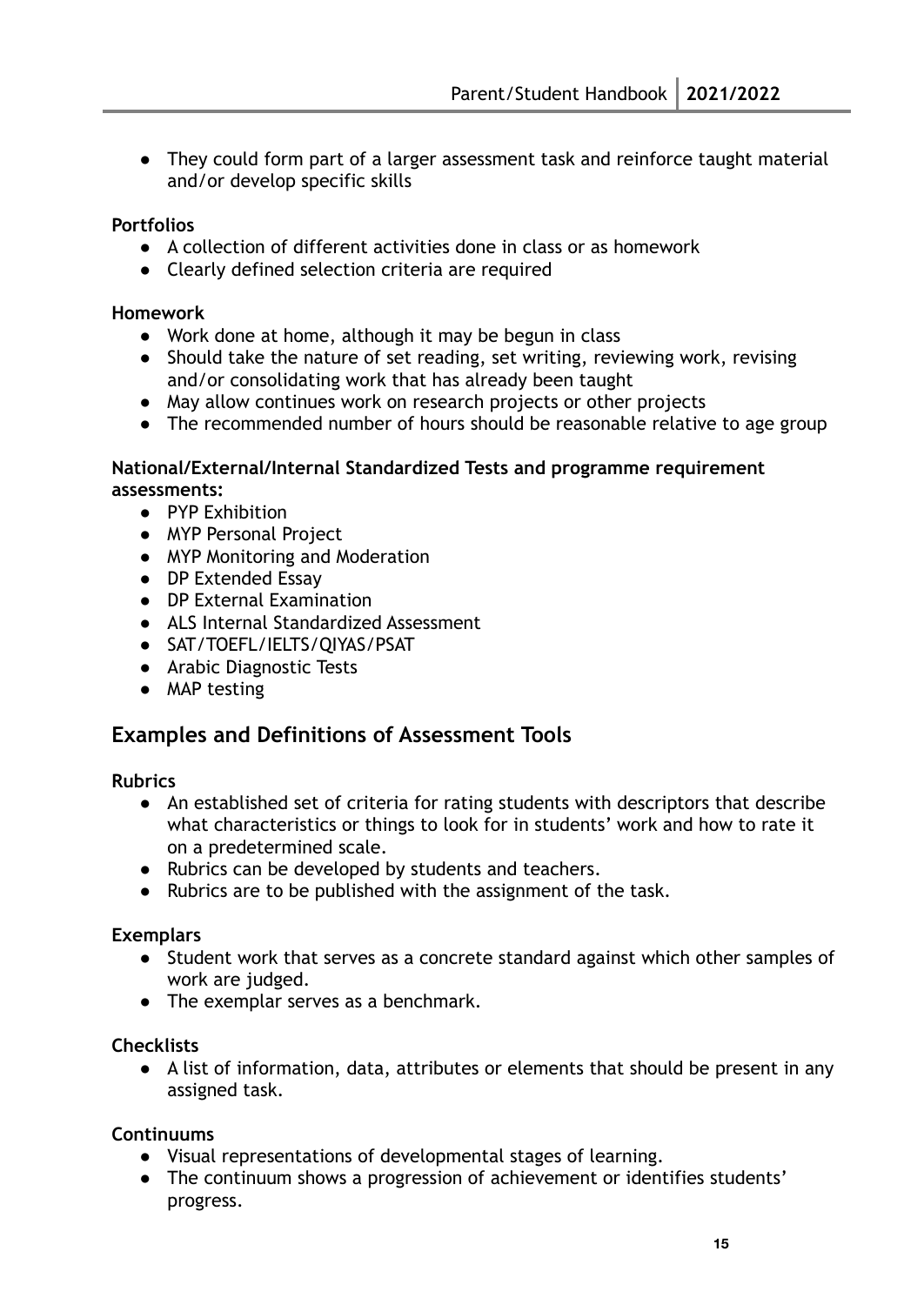# <span id="page-15-0"></span>**Reporting of Student Performance**

# <span id="page-15-1"></span>**Final Achievement Grades for Grades 6-12 (MYP & DP)**

- 7 Excellent
- 6 Very Good
- 5 Good
- 4 Satisfactory
- 3 Mediocre
- 2 Poor
- 1 Very Poor
- INC Work Incomplete

#### **Band Descriptors of 1-7 Grades and Levels of Achievement:**

| Grade        | <b>Descriptors</b>                                                                                                                                                                                                                                                                                                                                                          | Level of<br>Achievement |
|--------------|-----------------------------------------------------------------------------------------------------------------------------------------------------------------------------------------------------------------------------------------------------------------------------------------------------------------------------------------------------------------------------|-------------------------|
| 7            | A consistent and thorough understanding of the required knowledge<br>and skills and the ability to apply them almost faultlessly in a wide<br>variety of situations. There is consistent evidence of analysis,<br>synthesis and evaluation where appropriate. The student<br>consistently demonstrates originality and insight and always<br>produces work of high quality. | <b>Excellent</b>        |
| 6            | A consistent and thorough understanding of the required knowledge<br>and skills and the ability to apply them in a wide variety of<br>situations. There is consistent evidence of analysis, synthesis and<br>evaluation where appropriate. The student generally demonstrates<br>originality and insight.                                                                   | Very good               |
| 5            | A consistent and thorough understanding of the required knowledge<br>and skills and the ability to apply them in a variety of situations.<br>The student generally shows evidence of analysis, synthesis and<br>evaluation where appropriate and occasionally demonstrates<br>originality and insight.                                                                      | Good                    |
| 4            | A good general understanding of the required knowledge and skills<br>and the ability to apply them effectively in normal situations.<br>There is occasional evidence of the skills of analysis, synthesis and<br>evaluation.                                                                                                                                                | Satisfactory            |
| 3            | Limited achievement against most of the objectives or clear<br>difficulties in some areas. The student demonstrates a limited<br>understanding of the required knowledge and skills and is only able<br>to apply them fully in normal situations with support.                                                                                                              | Mediocre                |
| $\mathbf{2}$ | Very limited achievement against all the objectives. The student<br>has difficulty in understanding the required knowledge and skills,<br>and is unable to apply them fully in normal situations, even with<br>support.                                                                                                                                                     | Poor                    |
| 1            | Minimal achievement in terms of the objectives.                                                                                                                                                                                                                                                                                                                             | Very poor               |

# <span id="page-15-2"></span>**Achievement Grades for Grades K-5 (PYP)**

| The student exceeds Grade level expectations.                                                                            |
|--------------------------------------------------------------------------------------------------------------------------|
| The student meets Grade level expectations. The student displays<br>understanding of concepts and application of skills. |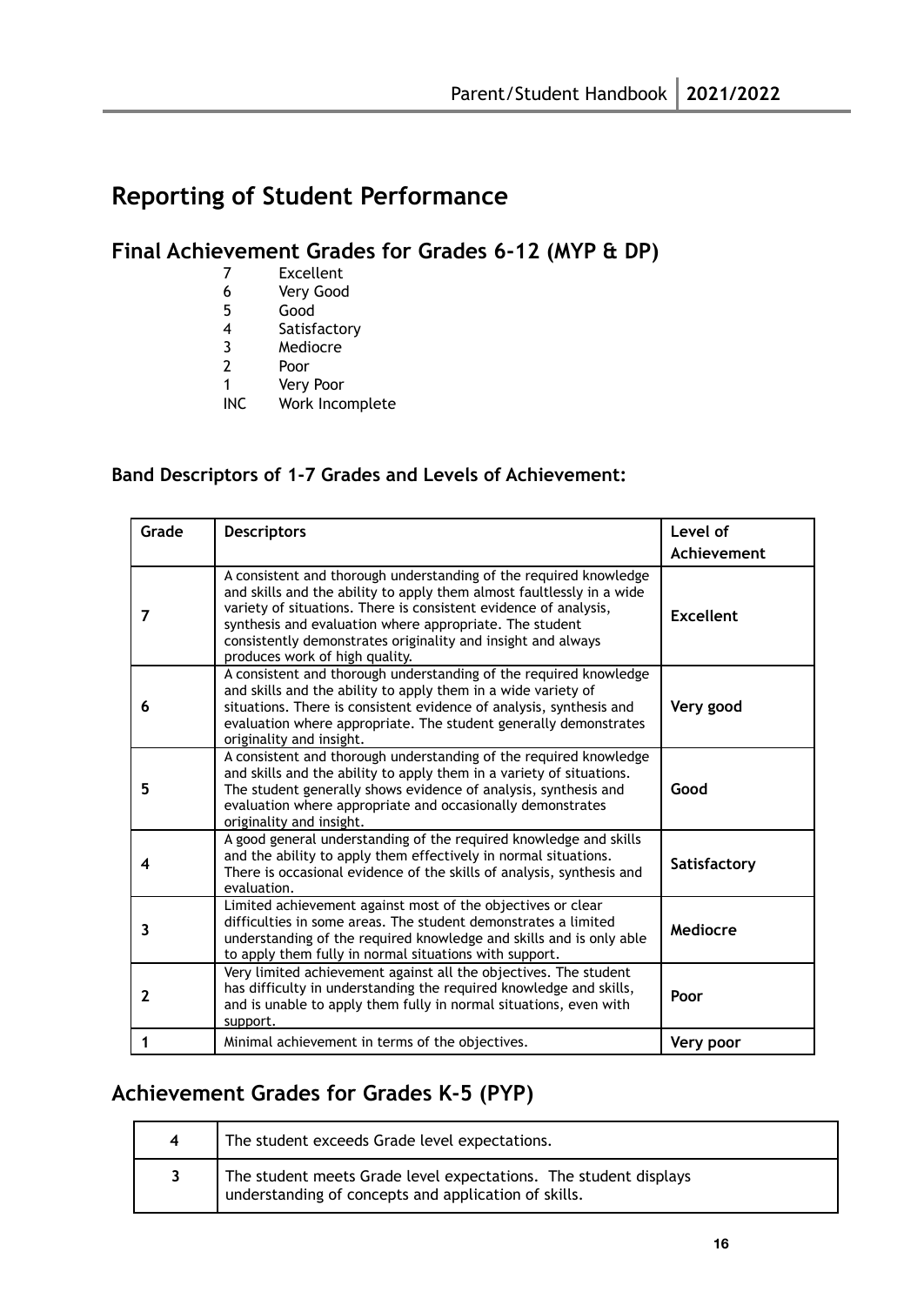| $\overline{2}$ | The student approaches Grade level expectations. The student needs<br>additional practice and support.                                                                  |
|----------------|-------------------------------------------------------------------------------------------------------------------------------------------------------------------------|
| 1.             | The student is below Grade level expectations. The student has not yet demonstrated<br>understanding of concepts and acquisition of skills. This is an area of concern. |
| $\star$        | Does not apply at this time.                                                                                                                                            |

# <span id="page-16-0"></span>**Reporting Cycle**

#### **MYP/DP (Grades 6-12)**

- End of Term Report Cards
- Regular parent-teacher conferences
- Academic monitoring reports (where necessary)

#### **PYP (K-5)**

- End of Unit/Term Report Cards
- Regular parent-teacher conferences
- Student-led conferences

#### **Dissemination of Information on Student Performance & Expectations**

- Curriculum Information Evenings
- Open House
- Introduction to new parents and students
- Transition evenings
- Grade level meetings

## <span id="page-16-1"></span>**Homework**

#### **The purpose of homework at ALS is to:**

- extend learning.
- reinforce new skills and concepts.
- prepare students for new tasks.
- consolidate previously learned skills and knowledge.
- enable students to revise effectively.
- establish independent habits of study.
- **●** perform independent assessed tasks.

The type of homework assigned and the length of time expected for students to spend on homework vary from Grade level to Grade level. Parents are encouraged to speak with the classroom teacher concerning issues related to homework.

Failure to give assigned homework on time may result in a time penalty and eventually no credit for the work. Work completed by someone other than the student will also not receive credit. No homework, projects or books will be delivered to students during school time. Students are required to bring the homework to school with them in the morning. Students will be expected to make up homework and class work missed due to absence within a reasonable time frame determined by the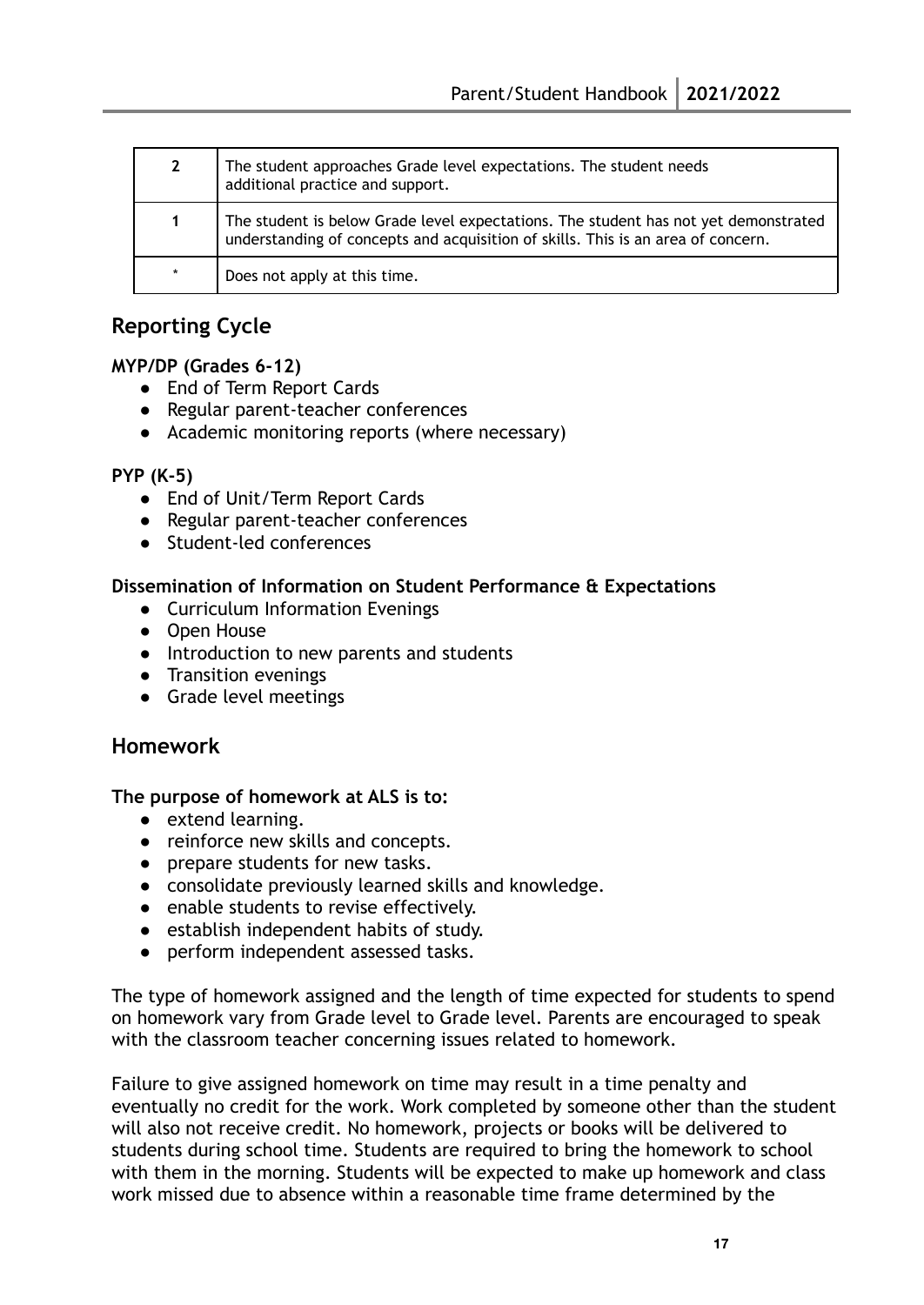teacher and administration.

# <span id="page-17-0"></span>**Language Policy**

ALS recognizes that language is central to learning. We also recognize that all teachers are, in practice, language teachers and as such need to have the appropriate support.

Within the school, many languages exist side-by-side and students are encouraged to compare their languages and the cultures associated with them.

Providing quality education in English for children from a variety of cultural backgrounds implies the school's commitment to providing support for students that are weak in English, the recognition of the important role that teachers play in developing language acquisition and a belief in the importance of mother tongue development.

Language lessons at ALS not only provide a medium for the acquisition of language, they also promote the development of the whole child. This occurs as a result of the fact that it is not only language that is promoted but also the recognition and understanding of the culture that accompanies it. Throughout their language studies students also attempt to explore, when appropriate, the links with other subject areas.

As ALS accepts students with a wide variety of linguistic backgrounds, it is extremely important that its language policy is as flexible as possible, thus allowing the students to build up their language skills to a level at which they can then pursue English as an academic language.

#### **Current Language Courses**

#### **Language A**

Indicates that the language is taught in a way appropriate to students:

- for whom that language is their mother tongue
- as one of their mother tongues
- who have reached native or near native competency in the language.

#### **Language B**

Indicates that the language is taught in a way appropriate for students:

● for whom that language is not their mother tongue.

#### **Standard Forms of Language**

Students should be exposed to the language and culture of different countries. No one form is considered standard. It is necessary for older students to appreciate the different forms of the English language. The type of language a teacher is likely to use depends on where that teacher is from. The teacher will however point out differences in expression or spelling where appropriate and the only guiding rule is uniformity of use within a given document.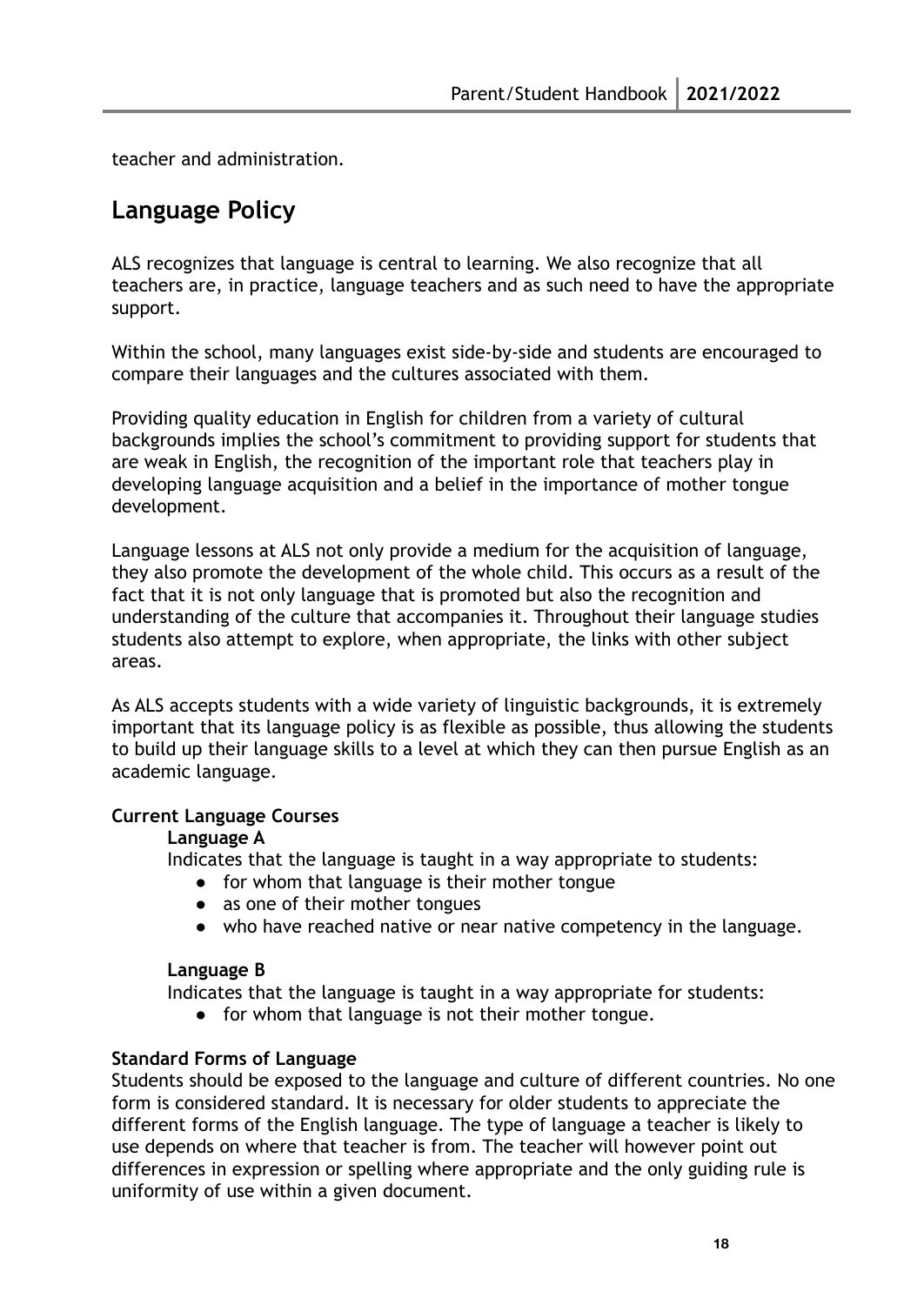#### **English as the Language of Instruction**

English is the language of instruction within the school. To experience success in other areas, students need to have a certain level of competency within this language. English lessons have an obvious role to play in teaching and reinforcing language skills needed in other mainstream subjects. However, subject teachers are also language teachers, and should be developing students' language skills. It is especially important to take into account those language skills required in their particular subject area(s). In addition to this, teachers are responsible for adapting their materials and teaching styles to take into account the needs of students who are not native speakers of English. Subject teachers are encouraged to correct mistakes in English as well as content of written work, and to provide missing vocabulary where appropriate.

Teachers should encourage students to speak English in class (except in Arabic classes), but should be aware that students may benefit from help from another student in their mother tongue in which they are not only linguistically more competent, but can also think in more easily.

# <span id="page-18-0"></span>**Academic Integrity Policy**

Advanced Learning Schools (ALS), incorporating all three levels of the International Baccalaureate Programme, strives to exemplify the values of honesty and integrity in our students, as we develop their skills to safeguard the highest standards of our learners and the IB curriculum. This can only be done with a rigid adherence to a strict Academic Integrity Policy to prevent the occurrence of plagiarism, examination fraud, and/or collusion.

## **Plagiarism**

Refers to a form of cheating. To use another person's ideas or expressions in your writing without acknowledging the source is to plagiarize. Plagiarism, then, constitutes intellectual theft.

#### **Students are plagiarizing if they:**

- Present ideas as your own without citing the source
- Paraphrase without crediting the source
- Use direct quotes without quotation marks, footnotes, or textual citation of the source.
- Submit material written by someone else as their own
- Submit a paper or assignment for which they have received so much help that the writing is different from their own. This will be judged by the classroom teacher and the programme coordinator.
- Are seen, by any ALS staff member, copying someone else's work.

# **Cheating**

Cheating is to behave dishonestly, or not obey rules on an examination or assigned task in a dishonest way, as by improper access to answers.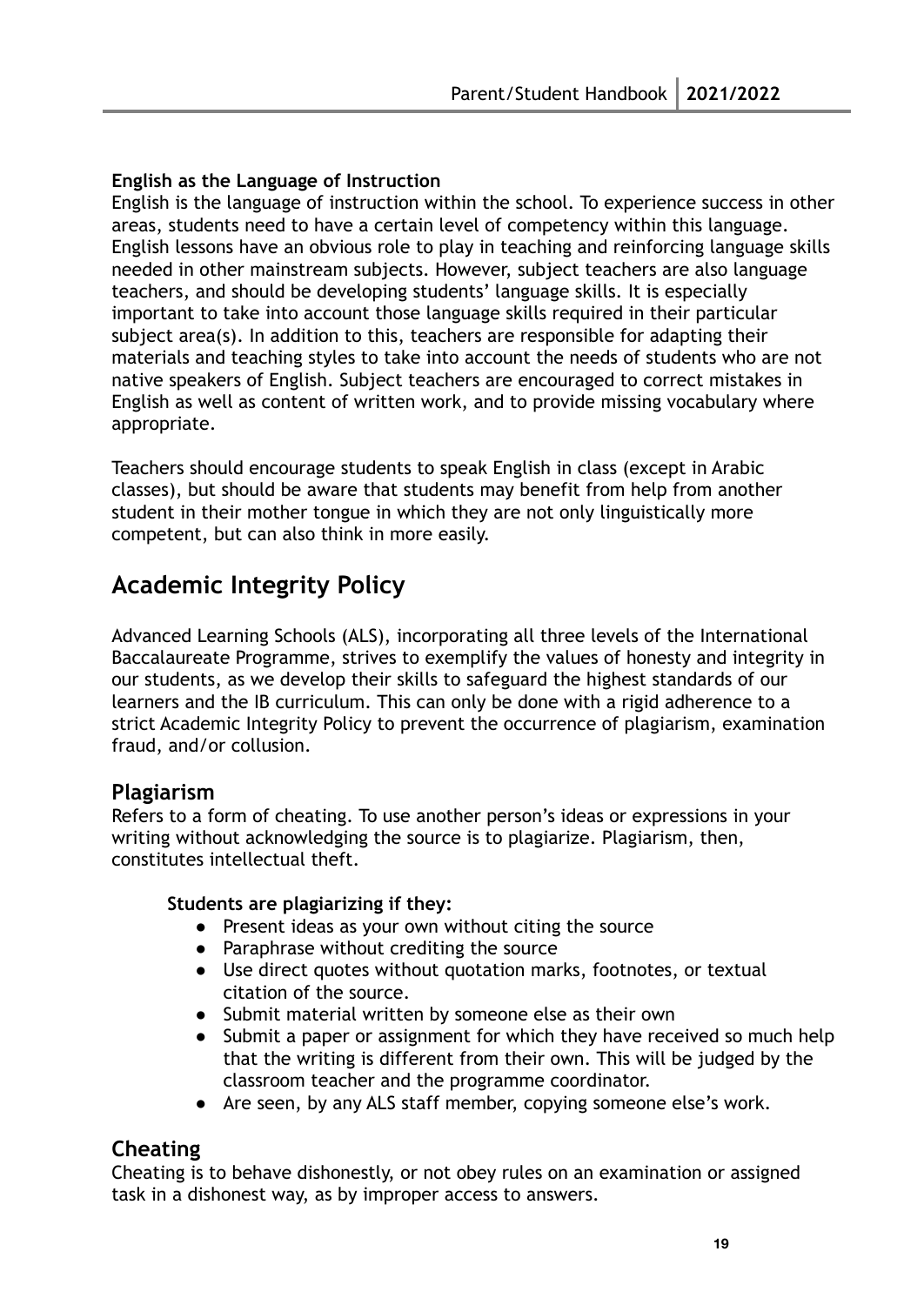# **Collusion**

Collusion is a secret understanding between two or more persons to defraud or gain an unfair advantage.

## **Academic Integrity in PYP**

It is the goal of the academic staff at ALS to foster a "constructivist, inquiry-based approach to teaching and learning that promotes inquiry and the development of critical-thinking skills" (*Programme standards and practices*, p. 6). As these foundations are being generated and fostered in our student's, academic dishonesty may occur.

When a faculty member encounters a violation of academic dishonesty, the boys/girls counselor and vice principal will be notified immediately and the parents will be contacted by the student's teacher. Depending on the infraction the teacher and administration has the right to hold a parent teacher conference. During these formative years ALS strives to address the following:

- Students' responsibility for their own work
- Guidelines for individual and group work
- Age-appropriate expectations and practice regarding references, citations, quotations and paraphrasing
- Agreements related to the responsible use of information technology and media resources

# **Plagiarism in MYP and DP**

The school counselor and vice principal will keep records on each incident of cheating or plagiarism on classwork, homework, quiz, test, project, paper, lab, etc. The consequences are as follows:

#### **1st Infraction**

The boys/'girls' counselor and vice principal are notified immediately; the work is not accepted; the parents are contacted by the teacher; and a written notification from the school counselor is provided. Students will be allowed to make up the work.

#### **2nd Infraction**

The boys'/girls' counselor and vice principal are notified immediately; the work is not accepted. Parents will be informed in writing by the school counselor and a parent conference will be held with the counselor, subject teacher and the vice principal to discuss the infraction. The students will not be allowed to make up the work.

#### **3rd Infraction**

The boys'/girls' counselor and vice principal are notified immediately; the work is not accepted. Parents will be informed in writing and a parent conference will be held with the counselor, teacher, and vice principal. Based on an administrative review of the situation, the student may be suspended. An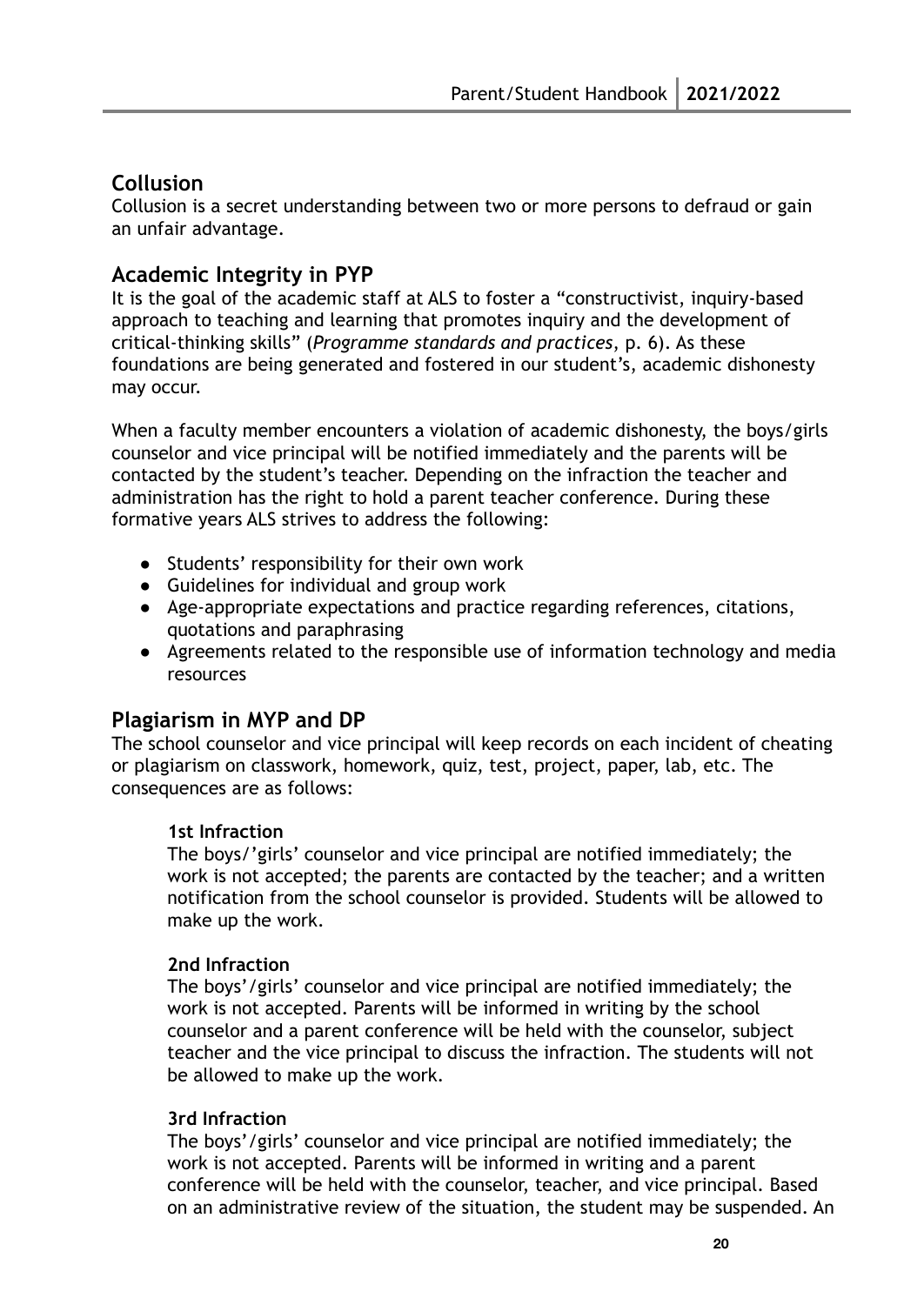Academic Integrity contract will be presented to the student and his/her parents outlining ALS's policy and expectations regarding plagiarism/cheating signed by all parties involved. The contract will detail the conditions of continued enrolment at ALS.

# <span id="page-20-0"></span>**Promotion & Retention Policy (Grades 6 -12)**

## **Promotion**

Students who pass all courses and meet the attendance requirements will be promoted to the next grade level.

# **Probation**

- At the end of each term parents of students failing any course will be informed in writing.
- Students at risk of failing will meet the principal, the counselor, and the parents.
- Students failing any course will receive regular academic monitoring reports issued by the counselors to inform parents of the students' standing.
- Students whose Grades are below 4 in one of the core subjects (English, Mathematics, Arabic, Science, and Social Studies) will be promoted on academic probation.
- Students who have failed two non-core subjects will be promoted on academic probation.

## **Retention**

- Students are subject to retention if they fail **two core subjects**.
- Students are subject to retention if they fail the same **core subject for two consecutive years**.
- Students are subject to retention if they fail the same **two non-core subjects for two consecutive years**.
- Students may not repeat any Grade level more than once.
- Students may not repeat two consecutive Grade levels.
- Students may not repeat more than two Grade levels at ALS.
- Students will have to make up all missing required credits between Grades 9 and 12 to be allowed to graduate from ALS.

## **Students At-Risk**

During a marking period, if a student is not meeting the standards of a course or its requirements, the parents will receive an 'At Risk' notification. Parents should not be surprised by report cards and at Parent-Teacher evenings with their child's performance. Students at risk of failing the year will meet with the principal, counsellor and parents.

# **K-5 Retention**

For students in K-5 who are at risk, achievement is discussed with the parents throughout the year. Decisions and recommendations regarding promotion on probation, retention or change of school are communicated to parents in a timely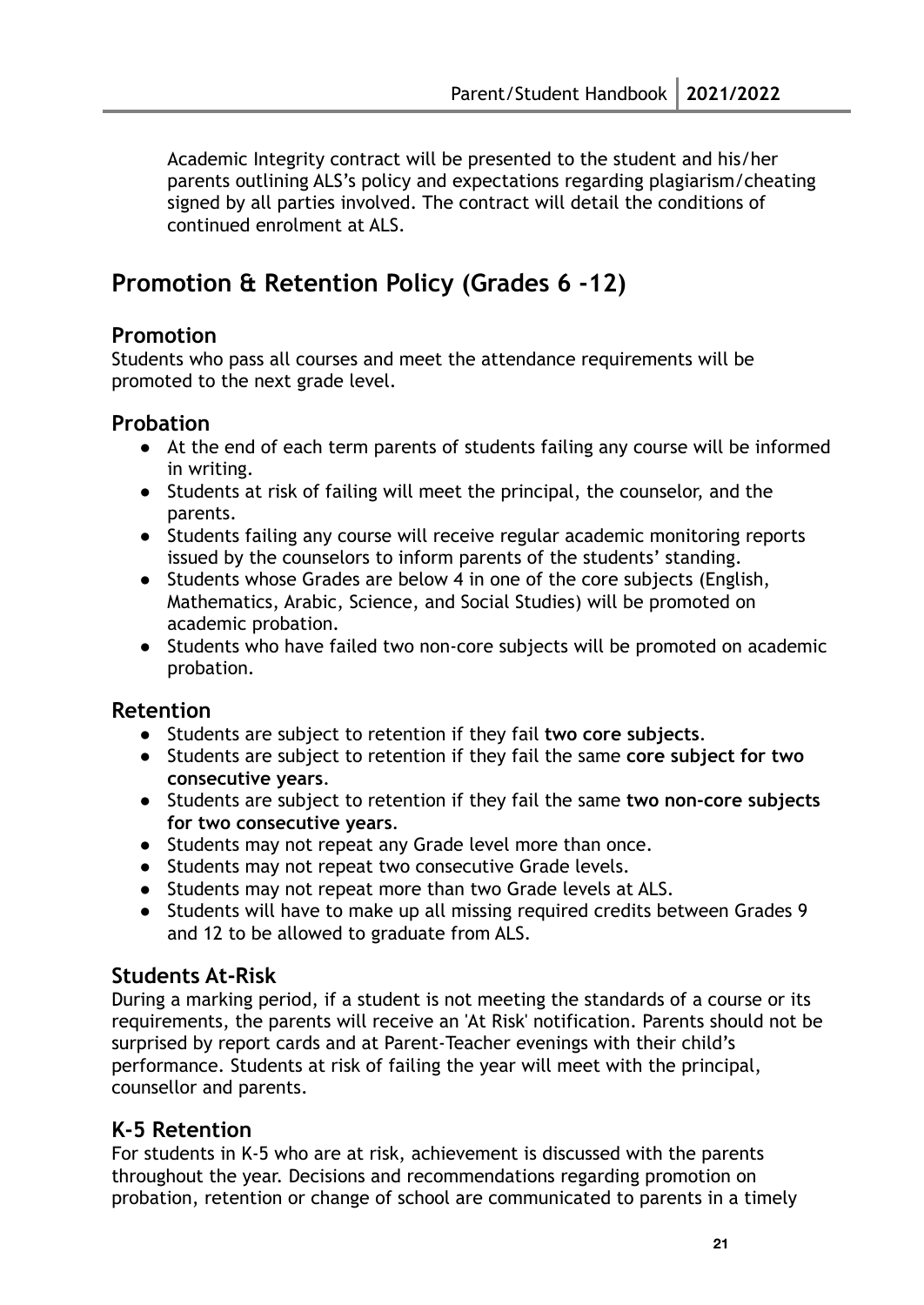manner based on evidence related to achievement standards.

# **Student Support Team (SST)**

The SST consists of the Principals, Vice Principals, the Counsellors and the Learning Support staff. This team will meet on a regular basis to discuss any issues relating to individual students, both in terms of behavior and learning support needs. In cases of frequent behavioural issues, the SST will make suggestions and interventions depending upon the individual case.

# <span id="page-21-0"></span>**Behavior Management**

At the Advanced learning Schools, the aim is to build a shared understanding for supporting every student to achieve maximum learning and to ensure a safe and secure environment.

# <span id="page-21-1"></span>**General Guidelines**

If teaching and learning are to take place successfully, it is essential to create circumstances that make it possible for teachers to teach and students to learn. At ALS, we believe in developing self-discipline based upon the principle of 'treating others the way we would like to be treated'. To achieve this we have high positive expectations for ourselves and for our students.

We believe that positive and appropriate behaviour must be learned. Students need support to learn to make the right choices. As with any other area of learning, students can make mistakes and lapse into undesirable behavior and will need support to overcome such difficulties.

However, we consider all incidents of aggression very seriously; these are not tolerated at ALS and will be referred to the Principal immediately. Students are asked to reflect on and take full responsibility for their behaviour and to put right any hurt or damage their behaviour may have caused.

## <span id="page-21-2"></span>**Minimum Attendance**

- **Grades K-8**: Students will risk promotion to the next level if they miss more than 30 school days.
- **Grades 9-12**: Students are required to be in attendance for a minimum of 85% of the periods of each course.
- All absences from class with the exception of field trips or school sponsored activities are considered as absences for the minimum attendance policy.
- During 2021-2022, students are considered present if they are physically in class or engaging in virtual lessons. If students are COVID-19 immune and able to attend classes in person, they are required to do so.
- Every effort should be made by the students and parents/guardians to see that the students are in all their classes every day.
- Extraordinary situations will be reviewed and considered by the administration.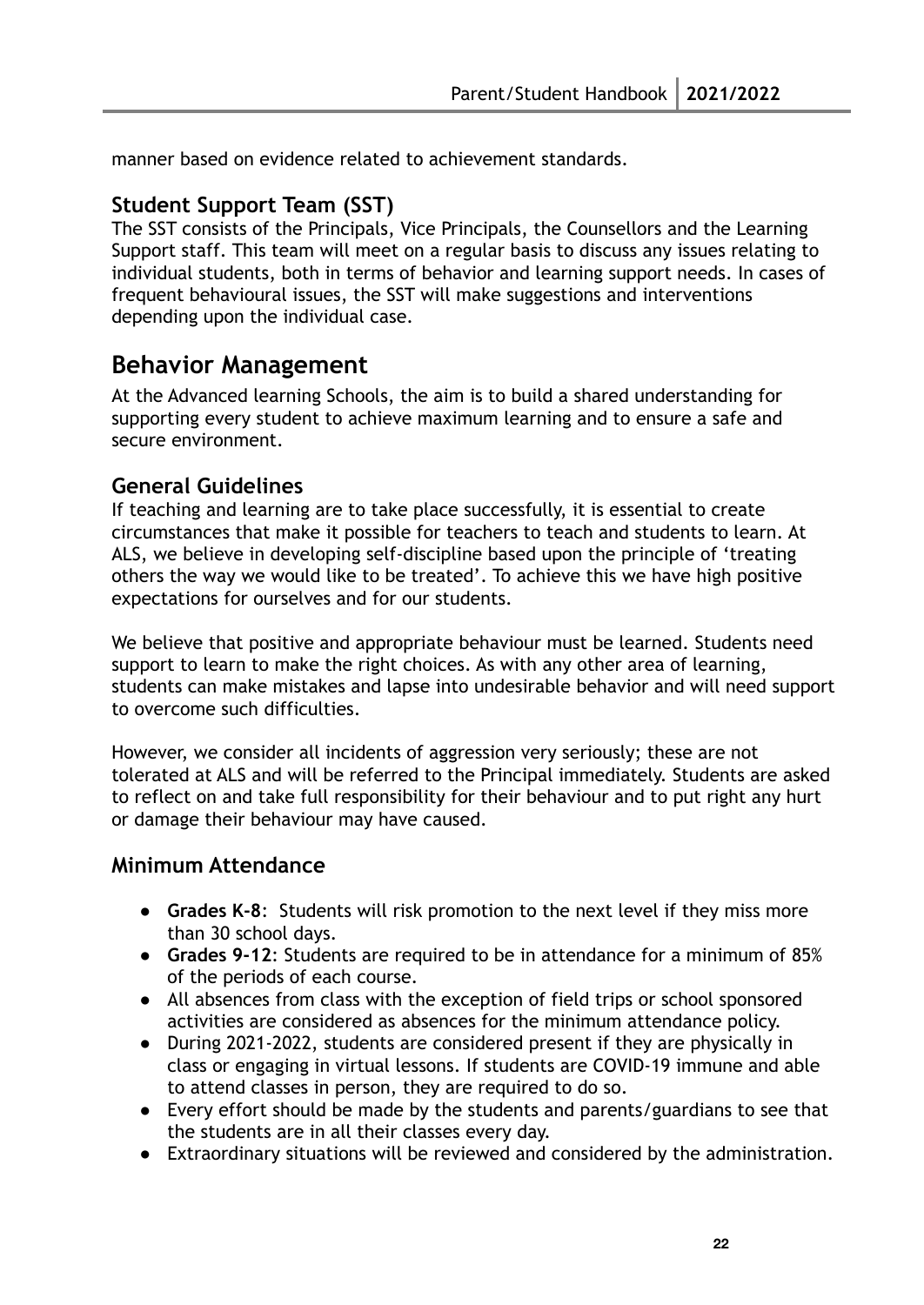# <span id="page-22-0"></span>**Truant / Skipping Class**

A student is considered truant if he/she:

- Is absent without the knowledge and consent of a parent
- Falsifies parental notification
- Leaves school without checking out with the Front Desk and administration
- Absent from class without permission
- Obtains a pass to go to a certain place and does not report there
- Failure to return to class promptly while on a "Hall Pass"
- Fails to attend a scheduled assembly

ALS will not tolerate truancy. Students with ongoing truancy issues will be subject to office referral and further consequences.

# <span id="page-22-1"></span>**General Information**

# <span id="page-22-2"></span>**Absence from School**

Parents are requested to email or call the Principal's office to inform the school if a student is absent. In case of illness, parents are requested to call the Principal's Assistant by 09:00 to report the absence.

In the event that telephone contact is not made, the student must bring a note to the office on his/her first day back. Students absent for more than two days should bring a medical note. All students following any absence will be given absence slips by the Principal's office.

In order to make up the work missed during an absence, the parents must provide a letter/medical report for approval by the Principal within 3 days.

*Note to parents:* Communication with the school is very important. Please make sure you contact the school in case of inevitable absence or delay.

# <span id="page-22-3"></span>**After-School Activities & After-School Care**

In light of COVID-19 safety guidelines, after-school activities and care are discontinued until further notice.

# <span id="page-22-4"></span>**Assemblies**

ALS holds several assemblies throughout the year. The assemblies provide opportunities for students to demonstrate leadership and celebrate learning and achievement. Guest speakers and parents are invited on specific occasions and/or theme assemblies. During 2021-2022, these events may be held virtually.

# <span id="page-22-5"></span>**Birthdays/Special Occasions**

The staff of Advanced Learning Schools recognize that, on occasion, it is appropriate for our classroom communities to celebrate together as a class to mark a special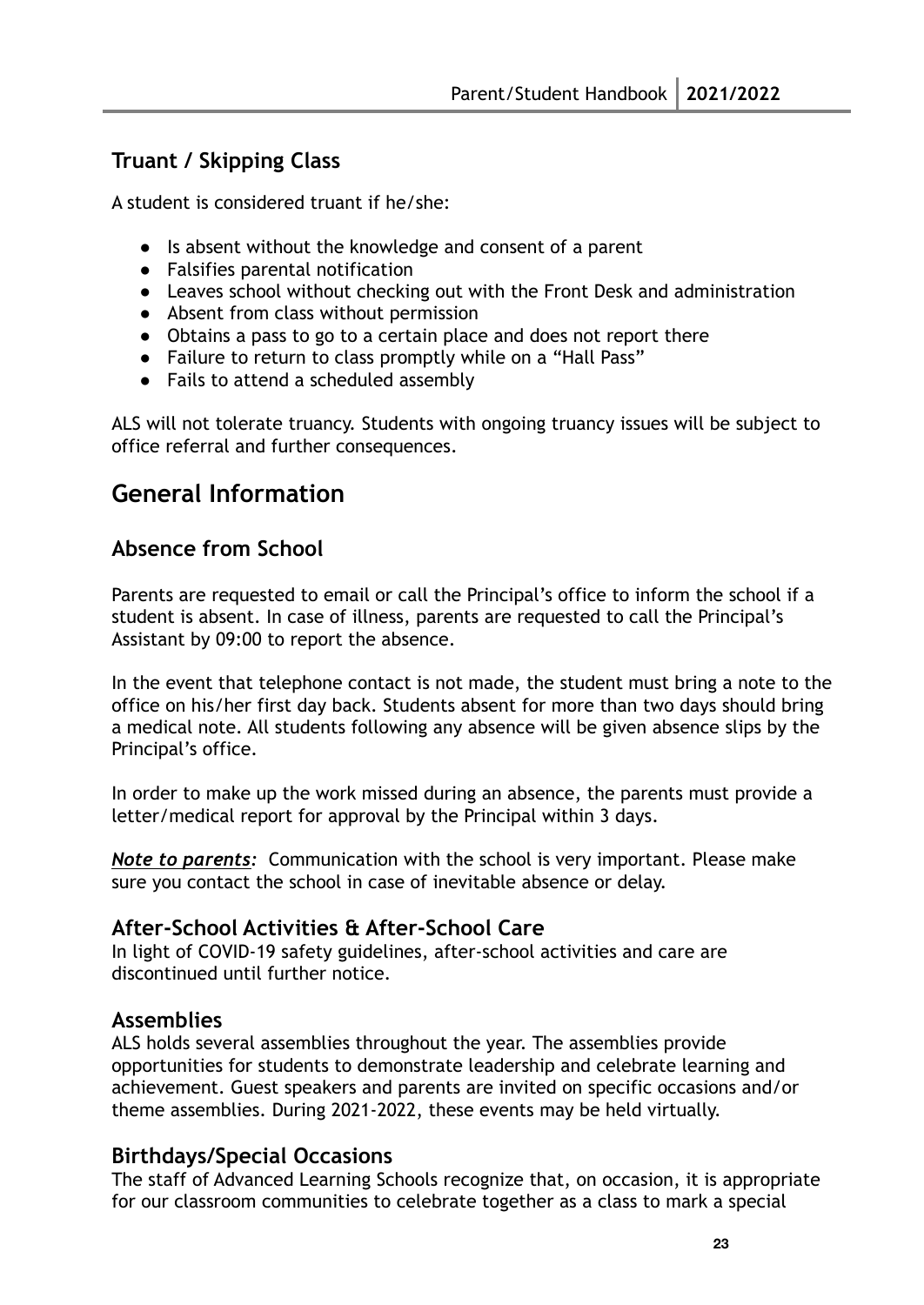event or the birthday of a classmate. During 2021-2022, these events are discontinued for safety reasons. To avoid disappointment, do not send treats or decorations to the school, as they will be refused at the gate.

#### <span id="page-23-0"></span>**Books and Supplies**

Textbooks are issued to each student. Students are asked to return the textbooks at the end of the year. Students are responsible for bringing their own supplies, and for the maintenance of the supplies provided by the school (and, if necessary, their replacement cost).

#### <span id="page-23-1"></span>**Clinic**

The school operates onsite clinics which provide emergency first aid treatment. The Clinic is NOT to be used to treat non-emergency conditions.

In order facilitate the emergency nature of our Clinics the following will apply:

- Student MUST have a note from Classroom teacher to visit clinic (aside from breaks)
- No more than TWO (2) students are allowed in the Clinic at a time
- Students must leave the Clinic within a maximum of 15 minutes.
- After 15 minutes, the Nurse will determine if the student needs to return to class or call home to be picked up.
- Students demonstrating COVID-19 symptoms will be placed in an isolation room until a parent is available to pick him/her up.

We encourage parents to have their own medical insurance to cover the costs of medical care that may be related to any accident that occurs.

#### <span id="page-23-2"></span>**Food (Snacks, Lunch, Canteen, Food Delivery)**

Under COVID-19 safety guidelines, students are to eat individually-packed lunches in their classrooms. If allowed by the Ministry of Health, limited food options may be available through a pre-vetted service provider during breaks.

#### **NO food or drinks may be delivered** to school.

If there is a unique reason, permission may be sought from the relevant Principal.

In an effort to help your child be prepared to learn, nutritionists advise that children should eat complex carbohydrates, fruits and vegetables and protein. A nutritious snack and lunch should be made up of foods high in grains, nuts, eggs, salmon, tuna, berries, dried fruits as well as other fruits and vegetables. Refined sugars and flour are considered "brain drain" foods, so sugary cereals, cookies, cakes, juices and drinks with high fructose corn syrup and even white bread are not good choices for good brain function. A good practice is to read the ingredients list for all the processed foods bought. If sugar is one of the first three ingredients then we request this product not be sent with your children to school. This product will not benefit them in the classroom with their learning.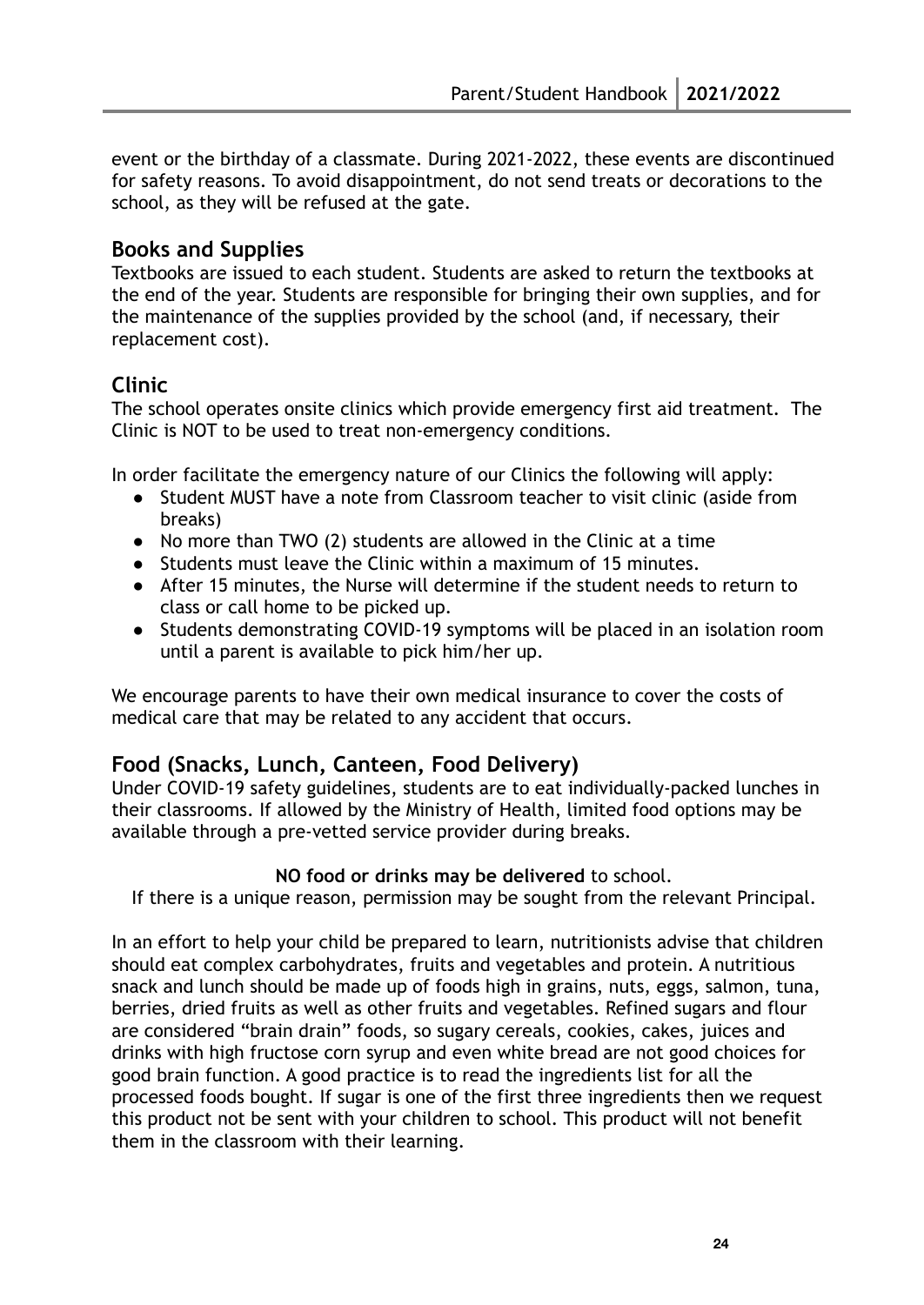## <span id="page-24-0"></span>**Handwriting**

Students also produce a variety of different forms of handwriting dependent on previous school experience. All students are taught Nelson handwriting in PYP. However, throughout the school all forms of handwriting are acceptable, provided that the writing is neat and legible.

#### <span id="page-24-1"></span>**House System**

Each student and each member of faculty is assigned to one of the four school houses designated by the colours red, blue, green and yellow. During the year, a variety of house competitions may take place. House t-shirts are available from the Uniform Shop located in the Administration Building.

#### <span id="page-24-2"></span>**Lockers**

Lockers are normally available for Students in Grades 6-12. However, in line with COVID-19 safety guidelines, lockers are not available in 2021-2022 and students must keep their personal belongings with them.

#### <span id="page-24-3"></span>**Mobile Phones on Campus**

Due to COVID-19 procedures, students must be able to have a phone at the time of entry to campus. However, phones are very problematic in school and take away from the teaching and learning taking place. In addition, all communication with and about students during the school day must be routed through the appropriate Principal's office.

#### **Students are required to keep their phones off/on silent and inside their bag at all times during the school day and while they are on school grounds.**

If any student is found with a phone, even if they are not actively using it, they will be asked to turn it off and it will be confiscated and handed to the relevant Principal.

| 1st Offense:   | Confiscation until end of school day                                                                                               |
|----------------|------------------------------------------------------------------------------------------------------------------------------------|
| 2nd Offense:   | Confiscation until end of school day                                                                                               |
| 3rd Offense:   | Confiscation until end of school day, parent contact                                                                               |
| 4th Offense:   | Confiscation until end of school day, parent contact, warning that<br>next time the mobile phone will only be released to a parent |
| 5th Offense +: | Confiscation, mobile phone only released to a parent                                                                               |

## <span id="page-24-4"></span>**Private Tutoring Policy**

The purpose of private tutoring is to help students develop specific skill deficiencies and should assist the students' overall development. It should not be for homework assistance or cramming before exams. Students need to become self-reliant and be able to sit down and complete their homework. Also, students should study during class time and ask the teacher's assistance for homework and exam review and not have to pay for additional tuition if they have been responsible during the term.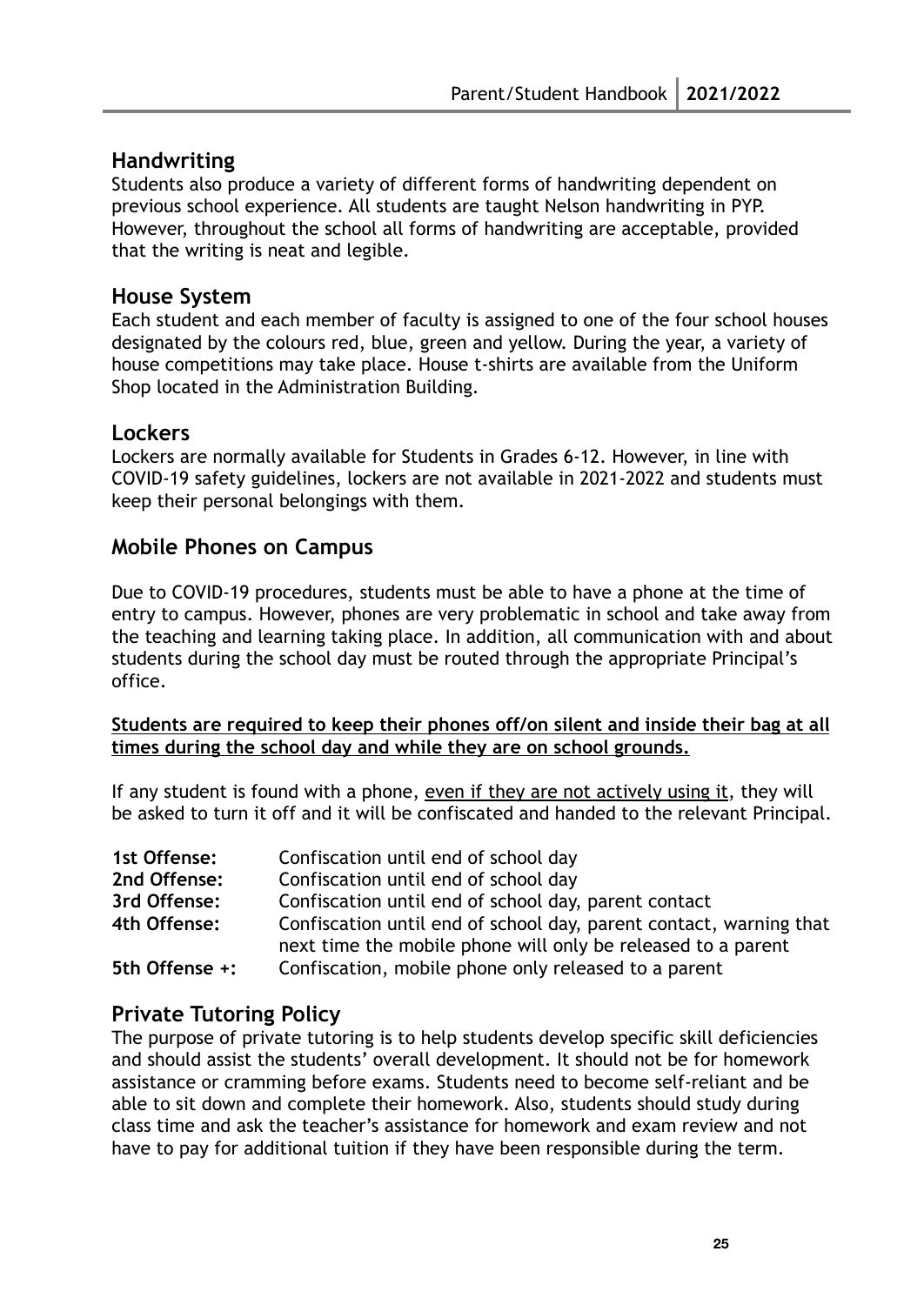Teaching students is mainly the responsibility of the school. The school encourages students to develop independent thinking and problem-solving skills. Most often it is best to have the student work out misconceptions and non-understanding independently. However, there are cases where tutoring is a substitute for missed learning time and/or lost skills.

Effective tutoring should help remediate weaknesses of the child not just work with a child on homework as this can provide false information to the school about a child's understanding of a particular subject and will not allow for additional work to be carried out of the classroom to ensure full understanding.

Parents are encouraged to monitor their children's work at home and help them to complete their assignments independently. When they have concerns about their child's performance in a class parents are encouraged to call the school to arrange an appointment with the teacher concerned.

ALS teachers are not allowed to tutor the students they teach at school. In certain cases there might be a need to teach students from other Grade levels which must be approved by the Superintendent.

## <span id="page-25-0"></span>**School Uniform**

Students are expected to wear full school uniform (uniform shirt and pants) at all times unless permission has been given for other clothing. School uniforms are available from the school uniform office located in the Administration building.

- A. Boys in Grades 11 and 12 may come to school not wearing the grey uniform shirt and the blue uniform pants but instead may wear thobes.
- B. Girls in Grades 11 and 12 may come to school not wearing the uniform shirt and pants, but instead may wear appropriate clothing in line with the values of the school and community. Detailed guidelines will be shared with students, with approval by the Girls' Principal and School Leader.
- C. Any non-Saudi who does not wish to wear a thobe may wear 'civilian' clothing but must include a shirt with a collar and no jeans.

All students are required to wear safe, appropriate footwear for school (no slippers).

Female students from Grades 6-12 are required to wear an abaya to and from school, which may be removed upon entering school grounds.

The Principals may designate "Discretionary/Spirit Days" and have the authority to establish a particular mode of attire for those special days or a part of those days. Students who choose not to participate in the particular mode of attire for those special occasion days are required to follow the regular School Uniform Policy above.

Repeated violations of our school uniform may result in students being asked to return home to change and not being allowed on campus.